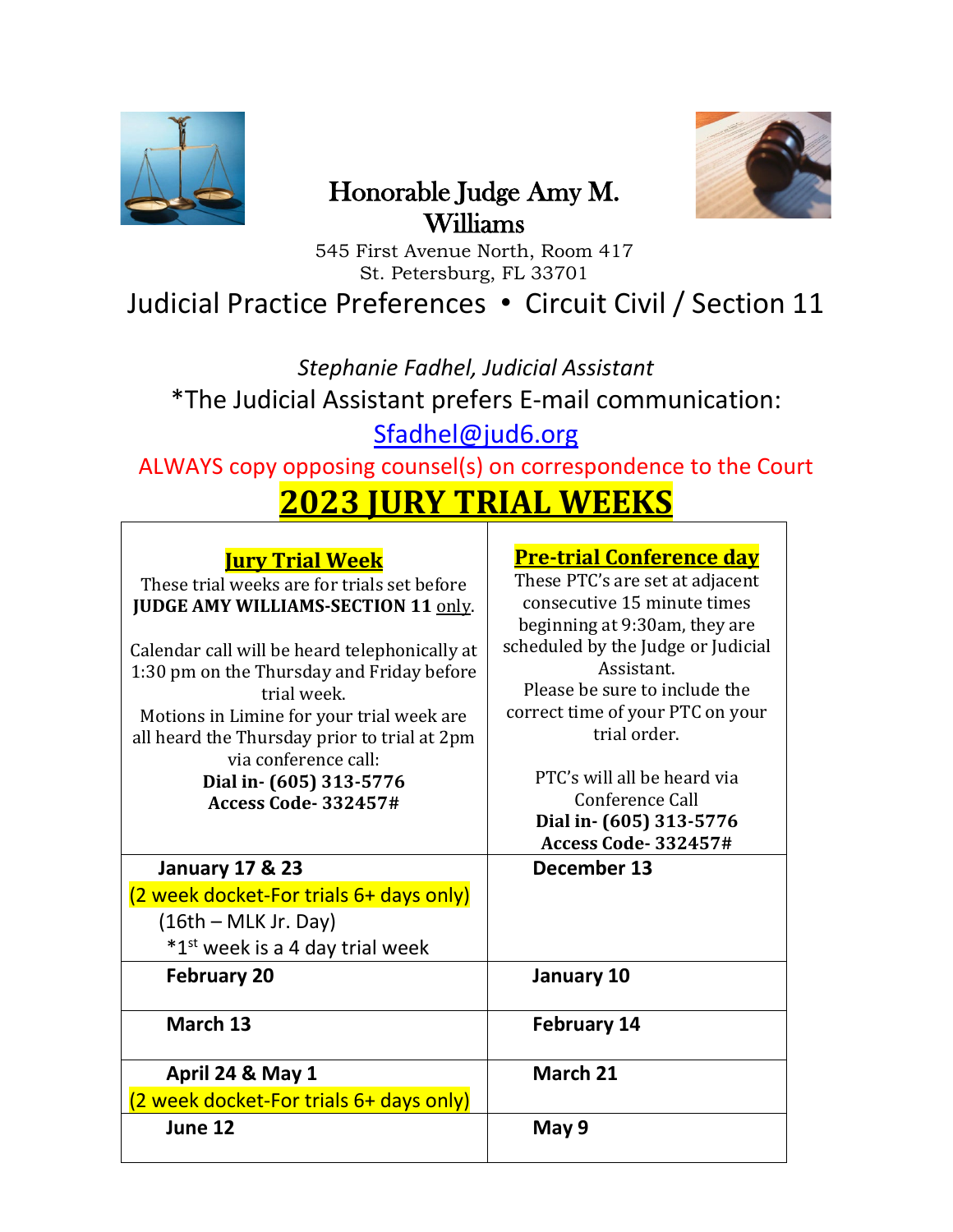| July 24                                                         | June 20         |
|-----------------------------------------------------------------|-----------------|
| <b>August 14</b>                                                | July 18         |
| September 25 & Oct 2<br>(2 week docket-For trials 6+ days only) | <b>August 8</b> |
| October 23                                                      | September 19    |
| November 6<br>$(10th - Veteran's Day)$<br>*4 day trial week     | October 17      |
| December 11                                                     | November 14     |

## **SUBMITTING AN ORDER SETTING JURY TRIAL AND PRETRIAL CONFERENCE:**

**Please email the judicial assistant at [Sfadhel@jud6.org](mailto:Sfadhel@jud6.org) for the correct Jury Trial Order template and Pretrial Conference Order, please be sure to input all correct names and dates etc… If the Judge did not provide a PTC time during a CMC, please request a time from the J.A.**

**You may include any agreed upon deadlines in your trial order and any deadlines that may have already been ordered by Judge Williams. The Pretrial conference will be telephonic, the dial-in information is already listed on the jury trial order.**

**Separately please submit your proposed Uniform PTC order to sfadhel@jud6.org at least 3 days prior to the pre-trial. After all parties agree, please upload the proposed trial order to JAWS in PDF format for Judge Williams to review and sign.**

## **THIS IS A MESSAGE FROM JUDGE WILLIAM'S OFFICE REGARDING OPERATIONS DURING COVID-19**

#### **HEARING DOCUMENTS FOR UPCOMING HEARINGS:**

Please e-file only the necessary hearing documents for an upcoming hearing (NOT upload to JAWS or send via email), the Court is working remotely and reviews the case file through the Clerk of Court's website. Binders are not received while the Court is remote. Case law may be e-filed under a notice of filing. Please e-file your hearing documents as soon as possible and allow the Clerks 2-3 days for processing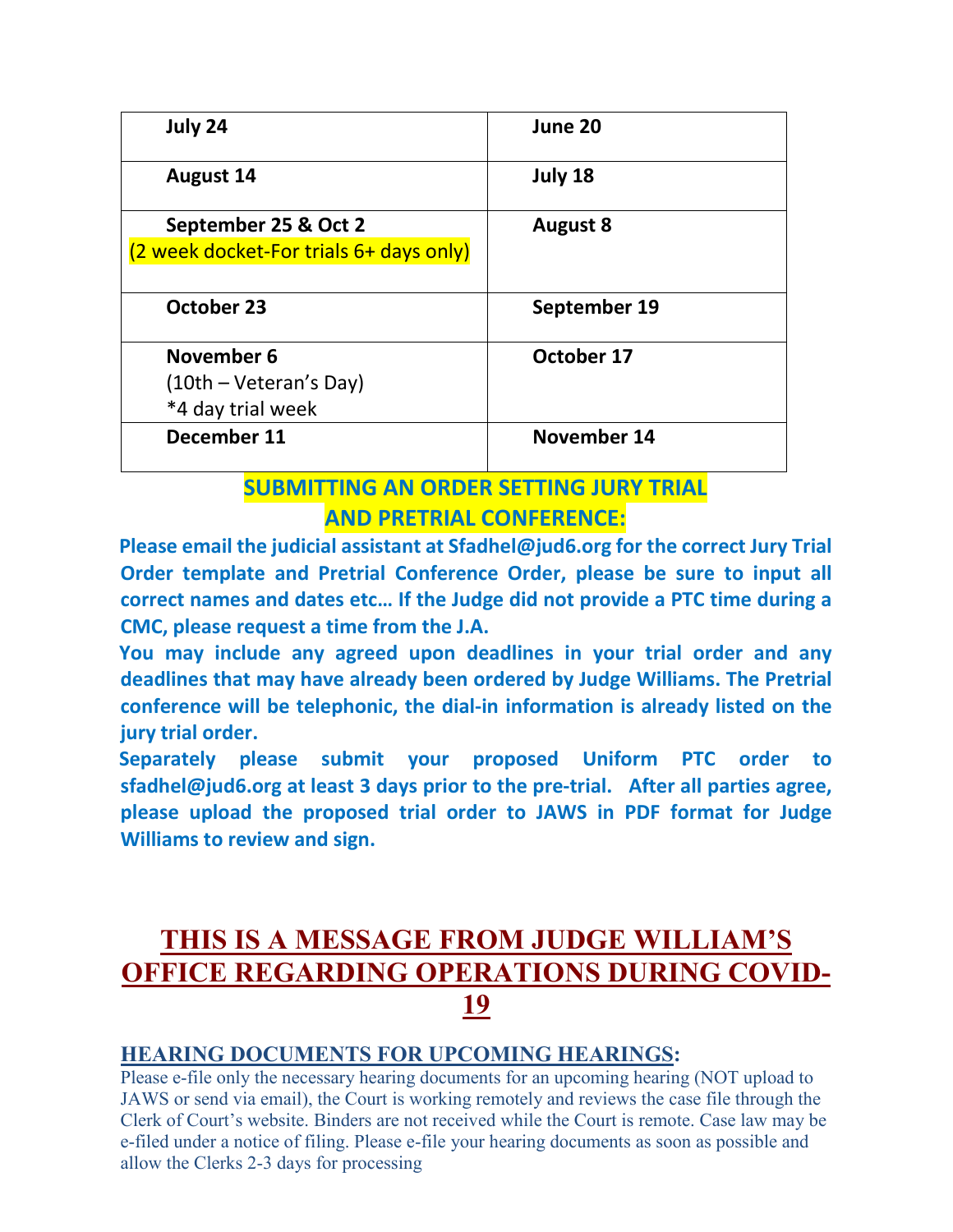## ALL HEARINGS set before Judge Amy Williams will be conducted by **Telephone Conference or Zoom**. (procedures listed below)

#### **TELEPHONIC CONFERENCE PROCEDURE:**

At the time of your hearing please use the **below conference call line** to reach the Judge. This number will be used for all hearings so when you join the call its possible another hearing is in progress so please mute your line and do not place the call on hold because that will activate hold music that all the other

participants will hear. Please call in at your scheduled hearing time and not 5 or more minutes prior to avoid too many parties on the line at once. Judge Williams will make every effort to stay on schedule regarding hearing times but due to the high volume of calls, you may expect a wait time.

### **Please include the below phone # and access code on your Notice of Hearing. Dial-in number (US): (605) 313-5776**

#### **Access code: 332457#**

\*Please note this number is ONLY for hearings before **Judge Amy Williams** and does not apply to other offices.

#### **ZOOM PROCEDURE:**

Approval from the Judge or judicial assistant is required prior to scheduling a Zoom hearing.

It is the moving party's responsibility to provide the Court with Zoom information for their scheduled hearing. The Zoom Meeting ID and Passcode must be listed on the Notice of Hearing.

#### **SUBMITTING ORDERS:**

As the Court is working remotely, the judge is reviewing most proposed orders in JAWS. Please be sure to copy all opposing parties on the cover letter prior to submitting orders to the Court. You may submit the proposed order to JAWS and please include a cover letter. YOU MUST UPLOAD YOUR ORDER IN PDF FORMAT. If you are submitting a proposed order under Written Submissions A.O 2020-012, please wait 15 days after service and be sure to copy all opposing parties on the cover letter prior to submitting this to the Court. You may submit the proposed order to JAWS after the 15 days have passed, please include when the motion was filed in your cover letter It is the responsibility of the moving party to forward copies of the signed order to any pro se parties not listed in JAWS. Please be sure to add your email to the associated parties in your case so you receive notifications.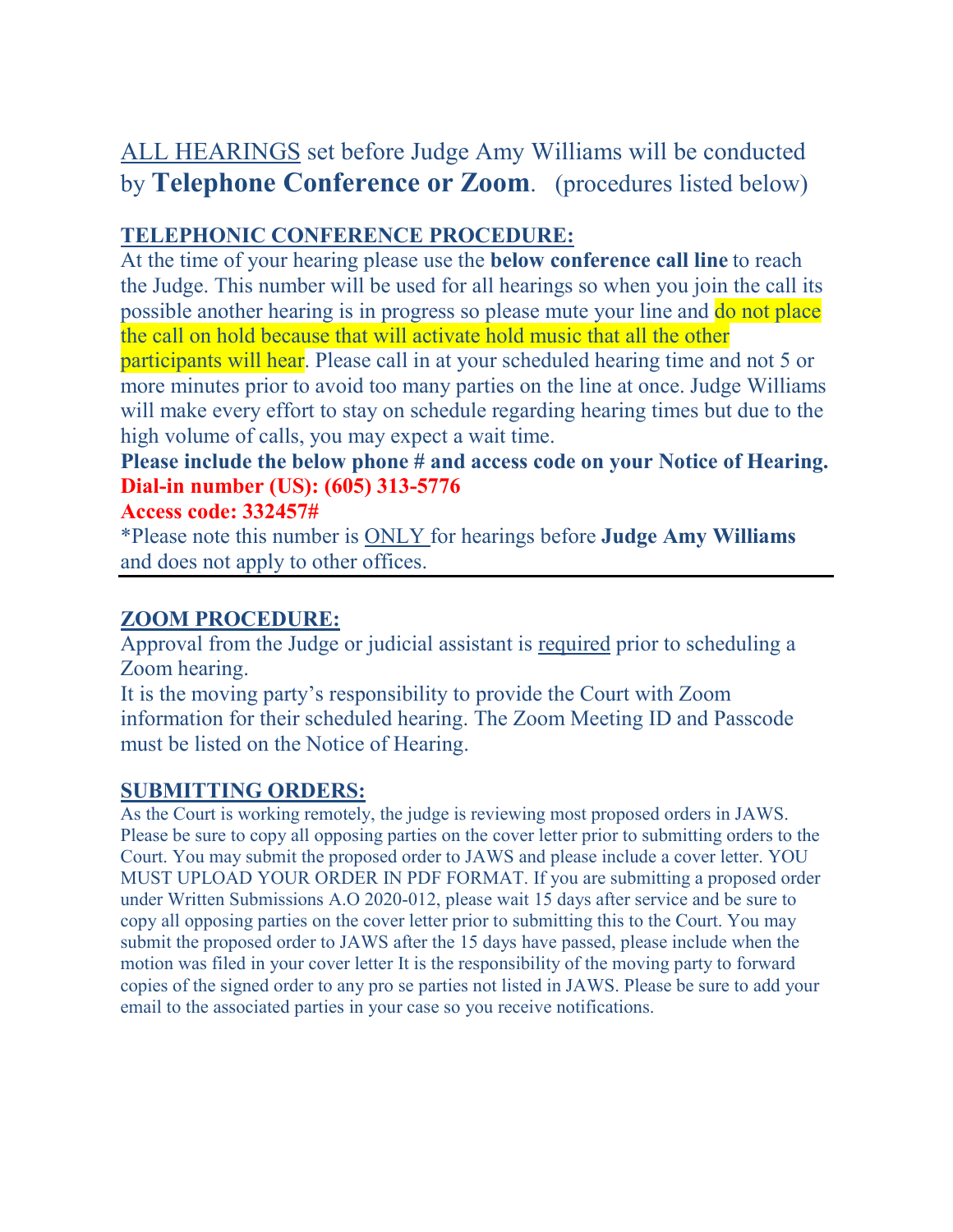## PLEASE SET ALL HEARINGS USING JAWS (See further instructions below)

**PLEASE DO NOT EMAIL THE JUDICIAL ASSISTANT OR E-FILE A NOTICE OF HEARING UNTIL YOUR REQUEST HAS BEEN APPROVED. REQUESTS ARE SUBJECT TO APPROVAL UPON REVIEW BY THE JUDGE'S OFFICE.**



•Please use the above conference call phone # or Zoom info and not the physical address.

#### **Setting a Hearing using JAWS**

#### **\*\*\*PLEASE KNOW THAT THE JUDICIAL ASSISTANT DOES AND WILL NOT ASSIST YOU WITH JAWS TROUBLESHOOTING OR IF YOU ENCOUNTER ISSUES UPLOADING COVER LETTERS/ORDERS. YOU MAY CALL JAWS CUSTOMER SERVICE TO ADDRESS THOSE MATTERS.\*\*\***

All hearings are to be scheduled by the moving party in JAWS.

The website is [https://jawspinellas.jud6.org/jaws\\_attorney/login.aspx.](https://jawspinellas.jud6.org/jaws_attorney/login.aspx) Please select the "Section 11 – Williams" calendar to schedule your hearing. A courtesy copy of the notice of hearing should be sent to the Judicial Assistant at [Sfadhel@jud6.org](mailto:Sfadhel@jud6.org) after your hearing has been approved in JAWS and it has been e-filed with the court.

Hearings of 15 or 30 minutes may be scheduled directly online. PLEASE DO NOT CALL/EMAIL THE JA DIRECTLY FOR OTHER HEARING DATES UNLESS YOUR MOTION IS AN EMERGENCY.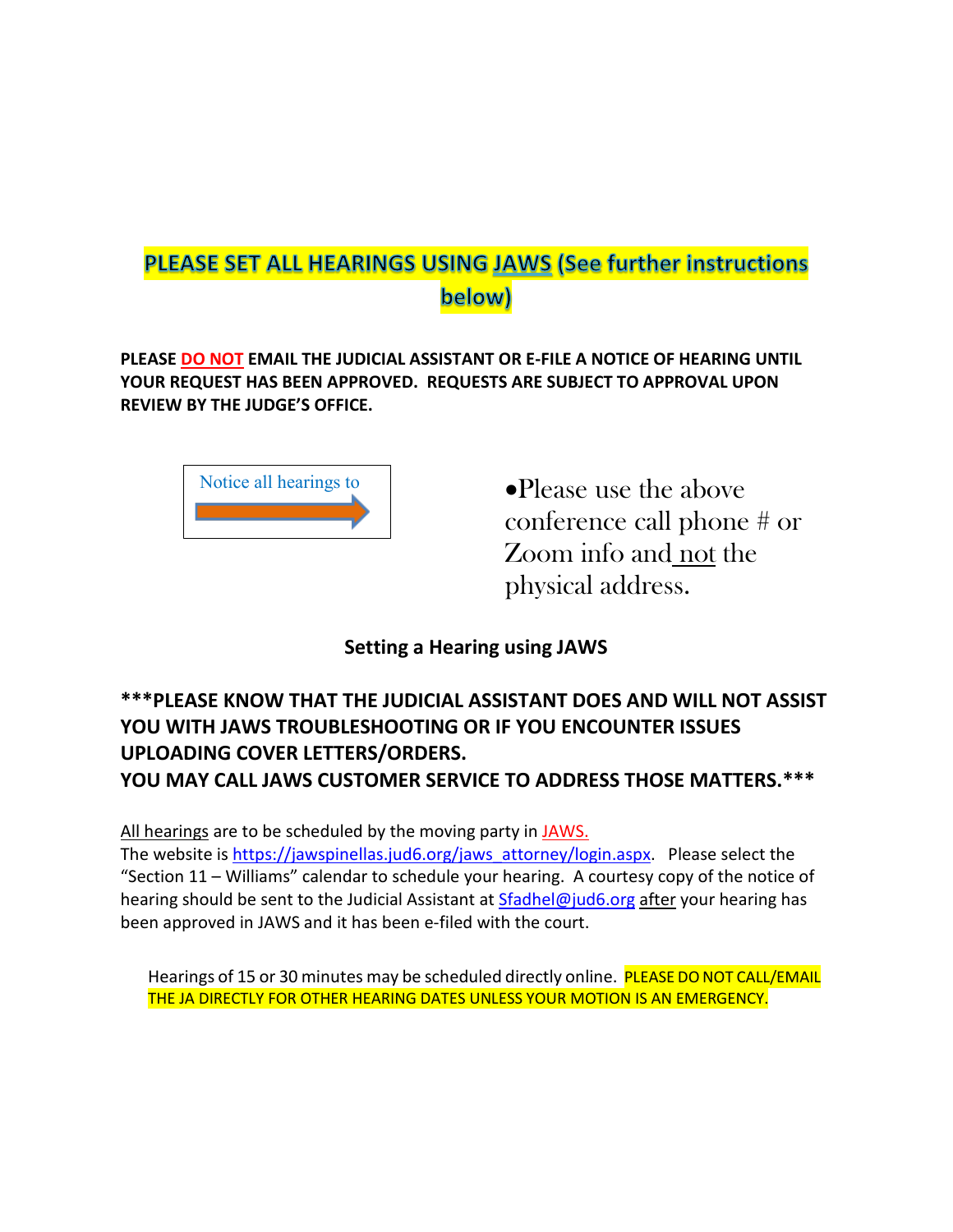#### **Setting 30, 45 Minute or 1 hour Hearings:**

For hearings which require additional time, adjacent hearing time slots may be combined to create the amount of time required provided you **first call or email the JA to create the time slot prior to scheduling your hearing.** You may also use this procedure for 30 minute hearings.

 $\triangleright$  All Counsel/Associated Parties. It is the moving party's responsibility to confirm that all counsel/associated parties are in the JAWS database to ensure all parties receive emails regarding the scheduling and cancellation of hearings. Failure to comply with this procedure can result in cancellation of your hearing. Additional email addresses for notification may be added for staff.

## **\*NEW REQUIREMENT\***

## **Mandatory Case Management and Resolution**

The Supreme Court of Florida amended its COMPREHENSIVE COVID-19 EMERGENCY MEASURES FOR FLORIDA TRIAL COURTS, AOSC20-23, by provisions in Amendment 11 which directed chief judges to issue administrative orders requiring presiding judges in specifically defined civil cases to issue case management orders that contain deadlines for completing certain pretrial matters and setting trial dates consistent with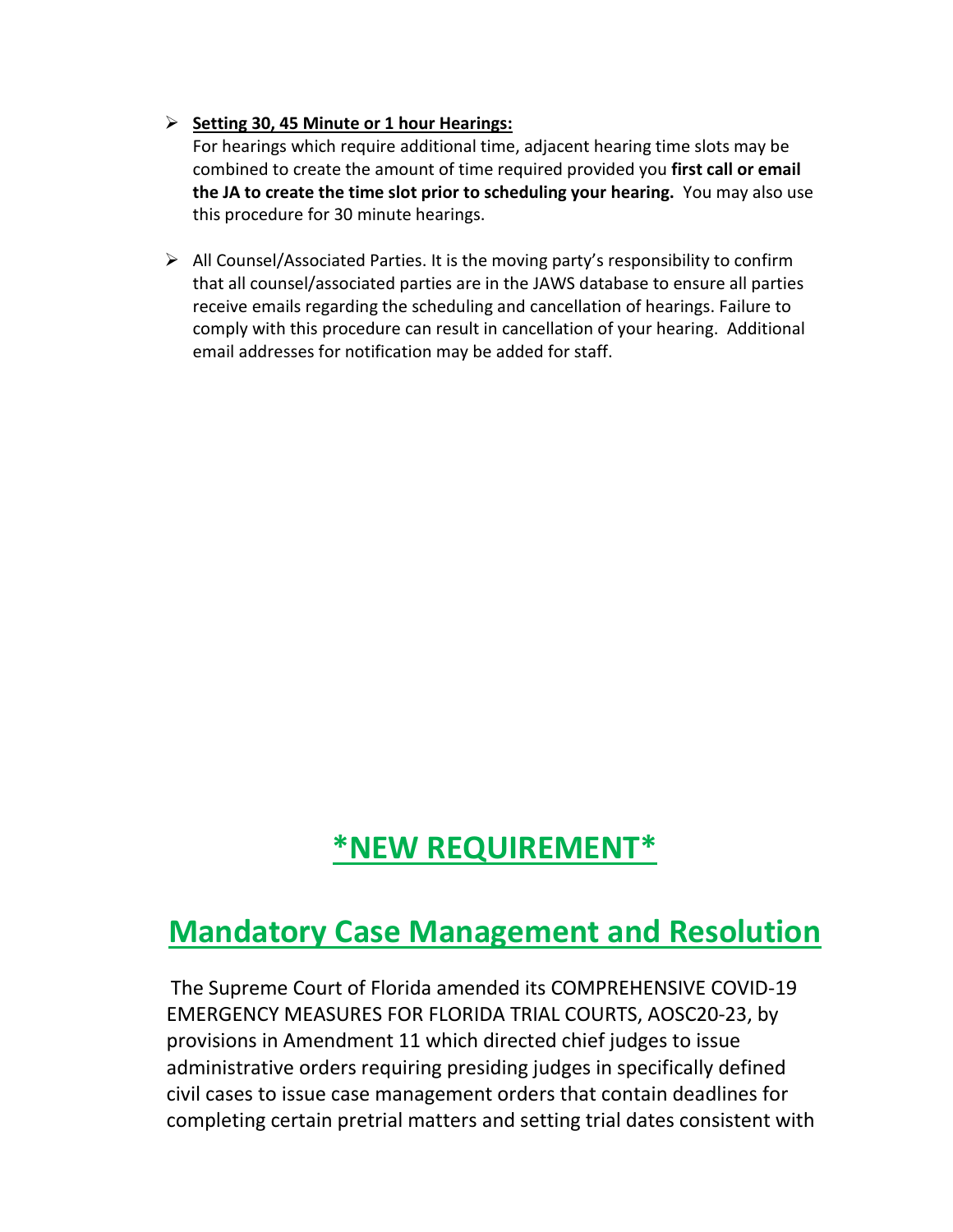the time standards specified in the Florida Rules of General Practice and Judicial Administration 2.250(a)(1)(B) for the completion of civil cases.

 The Supreme Court AOSC20-23, in Amendment 11, section III. G. (on pages 16 through 21) sets forth specific provisions for Case Management and Resolution that include provisions applicable to the existing civil backlog of cases. These "civil cases" are defined (in footnote 13 on page 16) as actions to which the Florida Rules of Civil Procedure apply.

(copy link below to read AOSC20-23)

[https://www.floridasupremecourt.org/content/download/731687/file/AOSC20-23-](https://www.floridasupremecourt.org/content/download/731687/file/AOSC20-23-Amendment-12.pdf) [Amendment-12.pdf](https://www.floridasupremecourt.org/content/download/731687/file/AOSC20-23-Amendment-12.pdf)

The Sixth Judicial Circuit Chief Judge Anthony Rondolino signed,

1) Administrative Order 2021-013 PA/PI-CIR RE: AOSC20-23 COVID-19 EMERGENCY MEASURES AND MANDATORY CIVIL CASE MANAGEMENT ORDERS (copy link below)

[https://jud6.org/LegalCommunity/LegalPractice/AOSAndRules/aos/aos2021/2021-](https://jud6.org/LegalCommunity/LegalPractice/AOSAndRules/aos/aos2021/2021-013.pdf) [013.pdf](https://jud6.org/LegalCommunity/LegalPractice/AOSAndRules/aos/aos2021/2021-013.pdf)

and

2) Administrative Order 2021-012 PA/PI-CIR RE: AOSC20-23 MANDATORY REVIEW OF PENDING CIVIL CASES AND SUBMISSION OF AGREED CIVIL CASE MANAGEMENT ORDERS.

(copy link below)

[https://jud6.org/LegalCommunity/LegalPractice/AOSAndRules/aos/aos2021/2021-](https://jud6.org/LegalCommunity/LegalPractice/AOSAndRules/aos/aos2021/2021-012.pdf) [012.pdf](https://jud6.org/LegalCommunity/LegalPractice/AOSAndRules/aos/aos2021/2021-012.pdf)

 The number of cases presently pending in each judge's section that must be coordinated, scheduled, and noticed for case management conference far exceeds the amount of time presently available on the judge's docket. Litigants and counsel have been advised of the fact that the presiding judges may be forced to issue case management orders in cases without a noticed hearing and without any input from the litigants.

#### **SUBMITTING AN AGREED MANDATORY CIVIL CASE MANAGEMENT ORDER:**

Proposed case management orders in some cases may be uploaded to the JAWS for the county where the case is located. Presiding judges may accept and sign such orders as they deem appropriate. Approved Agreed orders will rescind prior orders or mandatory orders issued without notice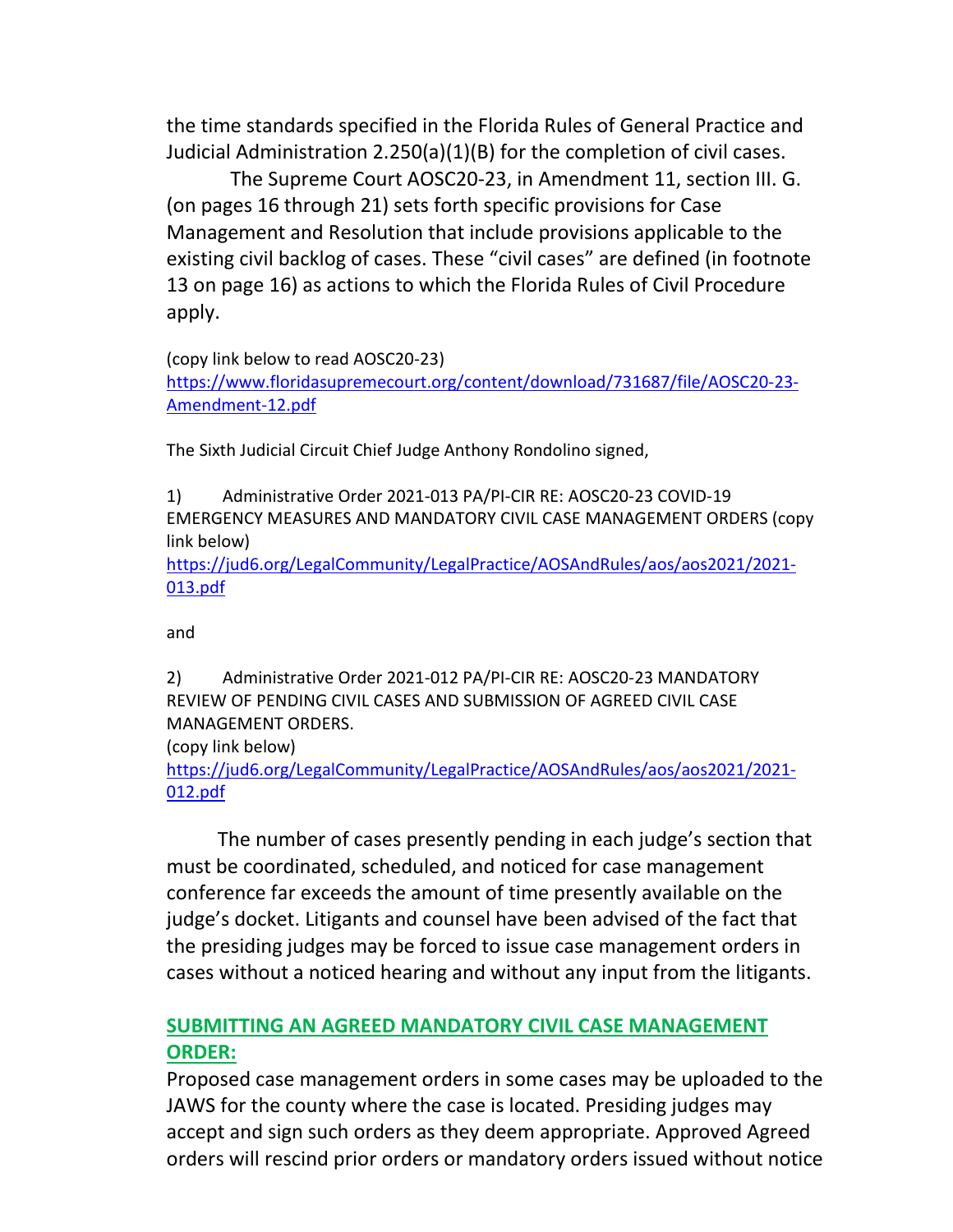and hearing. Please see **pages 18-21** of these preferences to obtain the template for the **"MANDATORY COVID-19 EMERGENCY CASE MANAGEMENT ORDER(CMSO)".** Prior to submitting an order to the section judge you are encouraged to review the section judges practice requirements. Instructions on how to upload a proposed order to JAWS are found on pages 12-13 of these practice preferences.

### **SCHEDULING A CASE MANAGEMENT CONFERENCE pursuant to AOSC20- 23 in JAWS: COUNSEL MAY NOT CANCEL/RESET A CASE MANAGEMENT CONFERENCE SET PER SC ORDER AOSC20-23**

If the parties are unable to agree upon a Case Management order then they may schedule a Case Management Conference in JAWS. Please use the **"ORDER SETTING TELEPHONIC CASE MANAGEMENT CONFERENCE pursuant to AOSC20-23**" template provided below on **page 22** of these preferences, once completely filled out you must upload the Order Setting CMC to JAWS in PDF format, do not leave any blanks. Please be sure to associate all emails in JAWS so all parties on the service list receive notifications and conformed copies.

\_\_\_\_\_\_\_\_\_\_\_\_\_\_\_\_\_\_\_\_\_\_\_\_\_\_\_\_\_\_\_\_\_\_\_\_\_\_\_\_\_\_\_\_\_\_\_\_\_\_

\_\_\_\_\_\_

## **MORTGAGE FORECLOSURE CASE PROCEDURE**

Do NOT send the Court NJT or SJ packets prior to the hearing. Counsel must bring these packets with them the day of trial.

### Original Notes/Mortgages

It is **never** the responsibility of the judge's office to order the original note and mortgage for foreclosure proceedings. It is counsel's responsibility to request the hard copy court file from the Clerk's office that may be needed at trial at least ONE WEEK IN ADVANCE.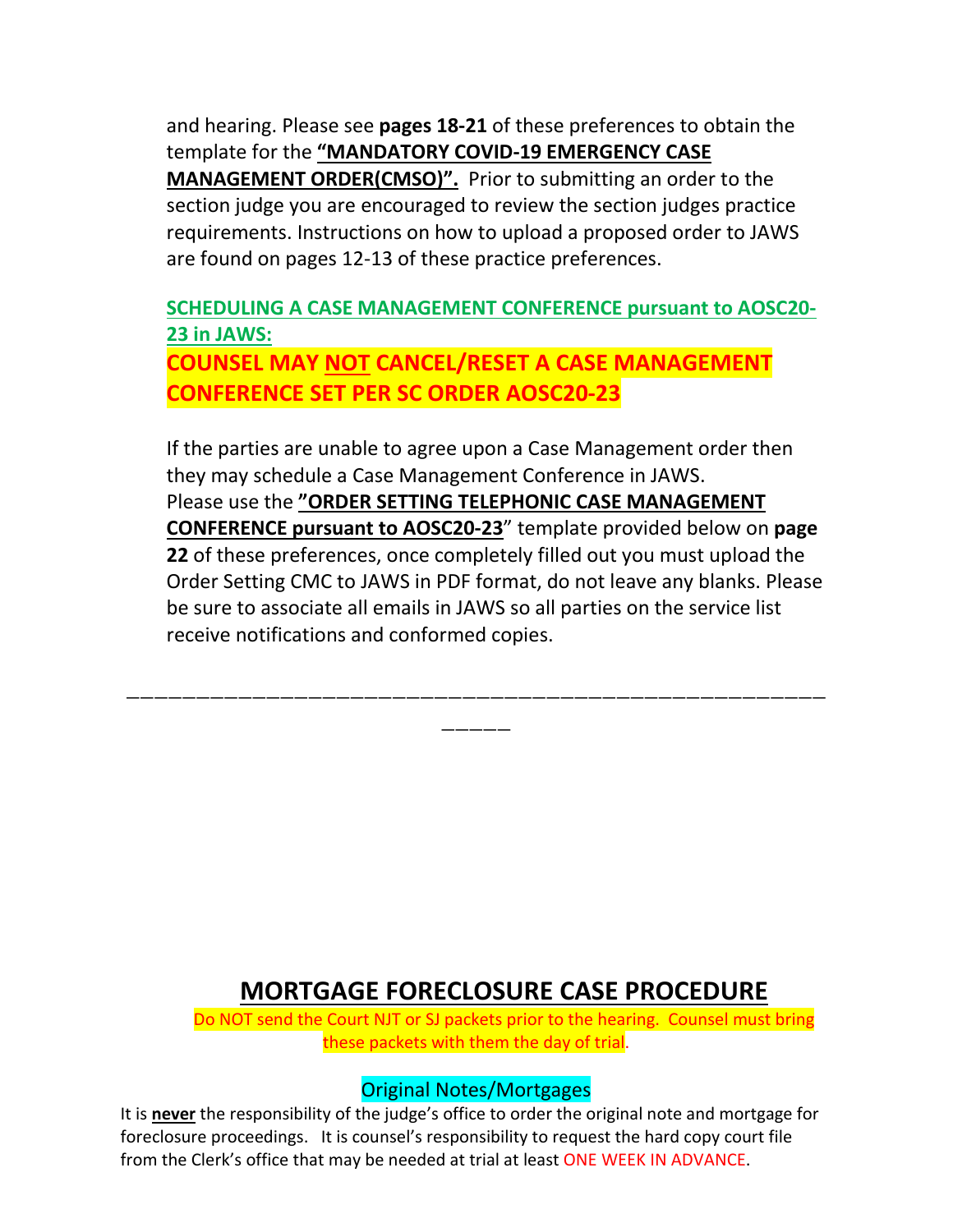Directions: (1) Use civilatty@pinellascounty.org email address ONLY; (2) Subject line: "File(s) needed for foreclosure hearing"; (3) Mark as "High Priority"; (4) Body of email: Send files DIRECTLY to Judge Williams – St. Pete; provide case number, style of case, date of hearing and which volume(s) are needed. Failure to make prior arrangements for these files to be available at trial will not be grounds for a continuance.

The procedures established in Administrative Order 2017-007 should be followed in mortgage foreclosure cases filed in Pinellas County.

#### **Foreclosure Motions (to be set on the FORECLOSURE CALENDAR ONLY)**

All Motions are to be scheduled on the "**FORECLOSURE CALENDAR"** in JAWS at https://jawspinellas.jud6.org/jaws\_attorney/login.aspx. The scheduling party must send a courtesy copy of the Notice of Hearing to all parties immediately AFTER your hearing request has been approved by the JA in JAWS.

#### **Foreclosure Motions for Summary Judgment 15 MINUTES OR LESS**

To schedule hearings of 15 minutes or less, please use the **"FORECLOSURE CALENDAR" in JAWS**.

#### **Foreclosure Non-Jury Trials 15 MIN OR LESS**

To schedule a non-jury trial in an uncontested residential mortgage foreclosure case (15 minutes or less), please schedule your hearing in JAWS at https://jawspinellas.jud6.org/jaws\_attorney/login.aspx on a **"FORECLOSURE CALENDAR".** Plaintiff is responsible for preparing a copy of the Notice that Cause is at Issue, proposed Order Scheduling Non-Jury Trial with the scheduled date and time, and sufficient copies of the order and postage-paid envelopes for all parties.

#### **Foreclosure Non-Jury Trials and Non-Jury Trials of more than 1 hour**

Schedule using JAWS, adjacent hearing time slots may be combined to create the amount of time required provided you first call or email the JA to create the time slot prior to scheduling your hearing. If you need 2 hours or more, email the JA to offer you special set times.

#### **Sale Cancellations**

Parties shall comply with the provisions of AO 2017-007.

## **MOTIONS WITHOUT HEARING (AO 2020–012) Read procedure below**

In addition to motions that have been customarily considered ex parte (e.g., motions for judicial default, motions to compel pursuant to Administrative Order 2013–005, etc.), certain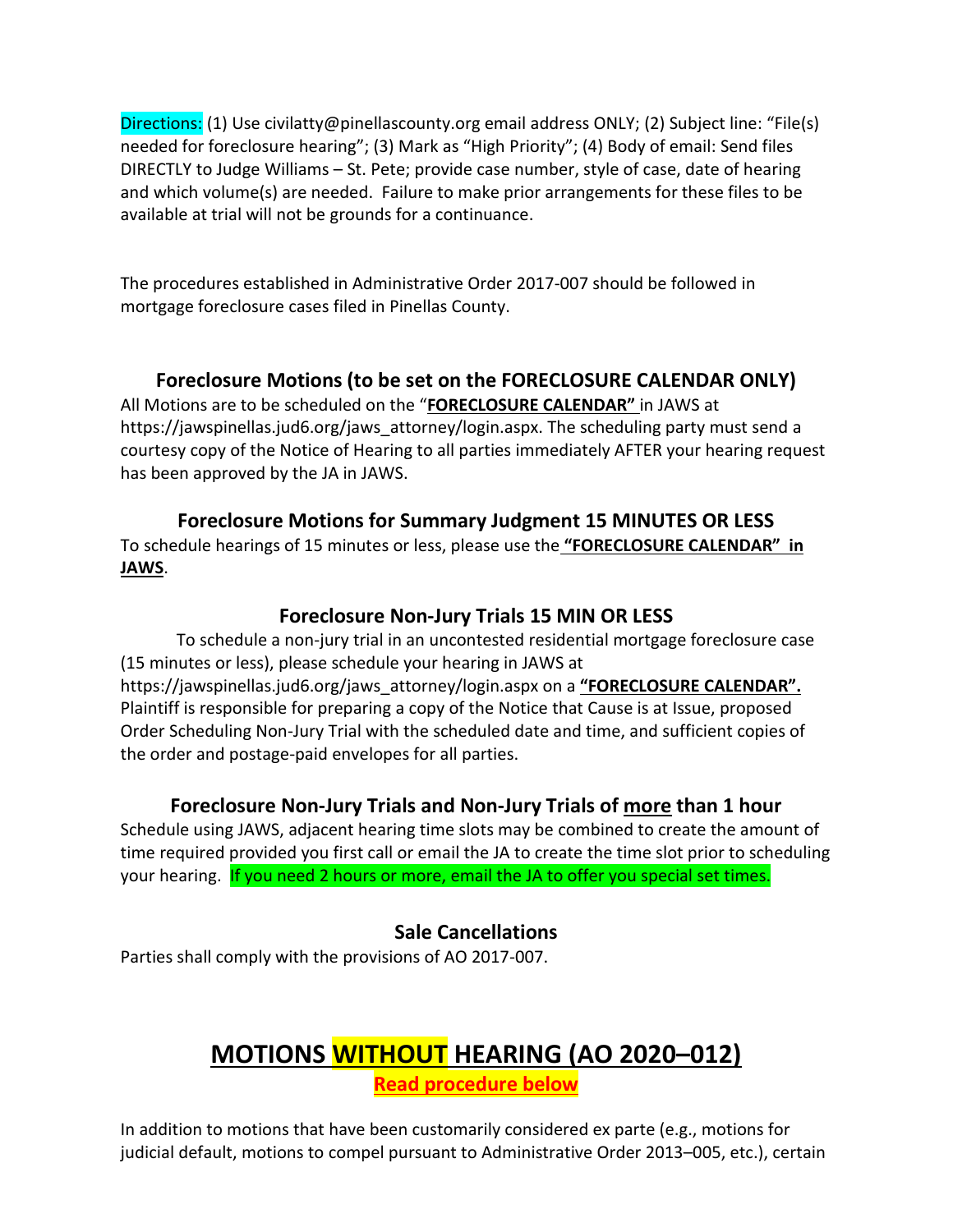other motions may be decided based solely on written submissions pursuant to ADMINISTRATIVE ORDER 2020-012 and ADMINISTRATIVE ORDER 2017-007. As provided by the AOs, after being served with such motions, the nonmoving opposing party shall have 10 days to file any written response, after which the court may rule without further notice or hearing.

The following motions shall generally be considered on written submissions:

- $\checkmark$  Motions for Default
- $\checkmark$  Motions to Withdraw
- $\checkmark$  Motions to Compel
- $\checkmark$  Motions to Strike
- $\checkmark$  Motions for Extension of Time
- $\checkmark$  Motions to Dismiss
- $\checkmark$  Motions for Substitution of Party Plaintiff
- $\checkmark$  Motions to Substitute Counsel
- $\checkmark$  Motions to Add Party, Motions to File Amended Complaint
- $\checkmark$  Motions to Continue Non-Jury Trials

Parties may, by stipulation only, waive hearing on other non-evidentiary motions and request the court rule on written submissions alone. Conversely, parties may by stipulation, or motion, request oral argument on any motion otherwise subject to this procedure. The court will consider such requests without hearing and advise the parties if a hearing should be scheduled.

Procedure: File and serve motions without contacting the court initially. When **fifteen (15) days have passed** after service on opposing parties, then send the court:

- 1. A cover letter (with cc to other parties) \*please include the **date** this motion was sent to opposing counsel.
- 2. A courtesy copy of the motion
- 3. Any supporting material of record
- 4. Copies of any material served in response by another party
- **5. A PROPOSED ORDER**
- 6. Self-addressed stamped envelopes with copies for conforming.

## **PRE-TRIAL AND JURY TRIAL PRACTICE**

All Exhibits should be properly & clearly marked, divided, and E-FILED. All pertinent Case Law information should be highlighted and E-FILED under a Notice of Filing.

 **Prior to Pre-trial, please email the judicial assistant a copy of the Pretrial Order and bring hard copies with you.**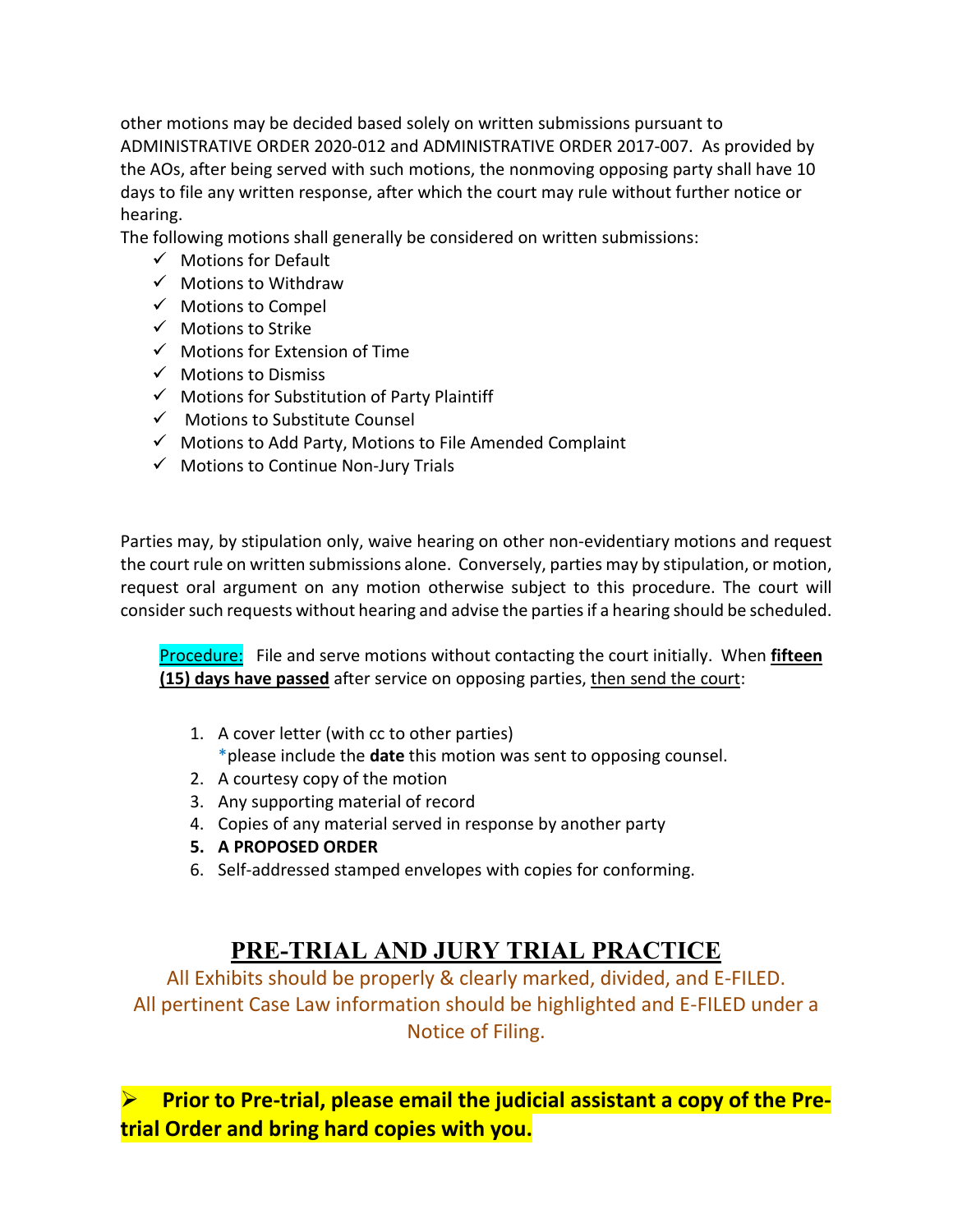**DAY OF TRIAL, please bring Jury instructions and verdict forms to Court. Also, please e-mail a courtesy copy of the Jury Instructions and Verdict Forms to the judicial assistant for changes, if necessary.** 

## **For security purposes, the Court does not accept discs or flash drives per Court technology.**

# **\* Attention Lawyers \***

**Courtroom facilities & equipment for Jury Trial:** 

**How do I schedule a video conference or reserve equipment that will be needed for a trial or hearing?** 

**To schedule the use of any audio/video equipment maintained by the court, call 727-453- 7928. Equipment reservations should be phoned in a minimum of seven days in advance of the proceeding. If you are requesting use of the Nomad evidence presentation system, the person who will be using the equipment must be trained. To schedule training, call the above numbers.** 

**\*\*\*NOTE: When calling to schedule equipment, please have all necessary information (courtroom time of hearing, etc.).**

#### **Scheduling Jury Trials**

Copies of motions to set jury trial should be provided to the court via e-mail (copy opposing counsel), **Mediation should be attempted in all cases unless excused by the court upon motion and hearing; cases that have not been mediated will be referred for mediation and not set for trial until mediated.** Please do not send the JA Notices for Trials before mediation has occurred. Please indicate in your cover letter when the case was mediated. In setting trial, counsel are encouraged to coordinate a trial date among the parties using the available trial dockets. When a trial docket is agreed upon and the case has been mediated, contact the judicial assistant to calendar the trial. If the parties cannot agree on a trial date, schedule a hearing in JAWS for that purpose and be sure to detail that in your hearing request.

**Please email the judicial assistant at [Sfadhel@jud6.org](mailto:Sfadhel@jud6.org) for the template for the jury trial order and Pretrial Conference Order, please be sure to input all correct names and dates etc…** 

**You may include any agreed upon deadlines in your trial order and any deadlines that may have already been ordered by Judge Williams. The Pretrial conference will be telephonic, the dial-in information is already listed on the jury trial order.**

**Separately please submit your proposed Uniform PTC order to sfadhel@jud6.org at least 3 days prior to the pre-trial. After all parties agree, please upload the proposed trial order to JAWS in PDF format for Judge Williams to review and sign.**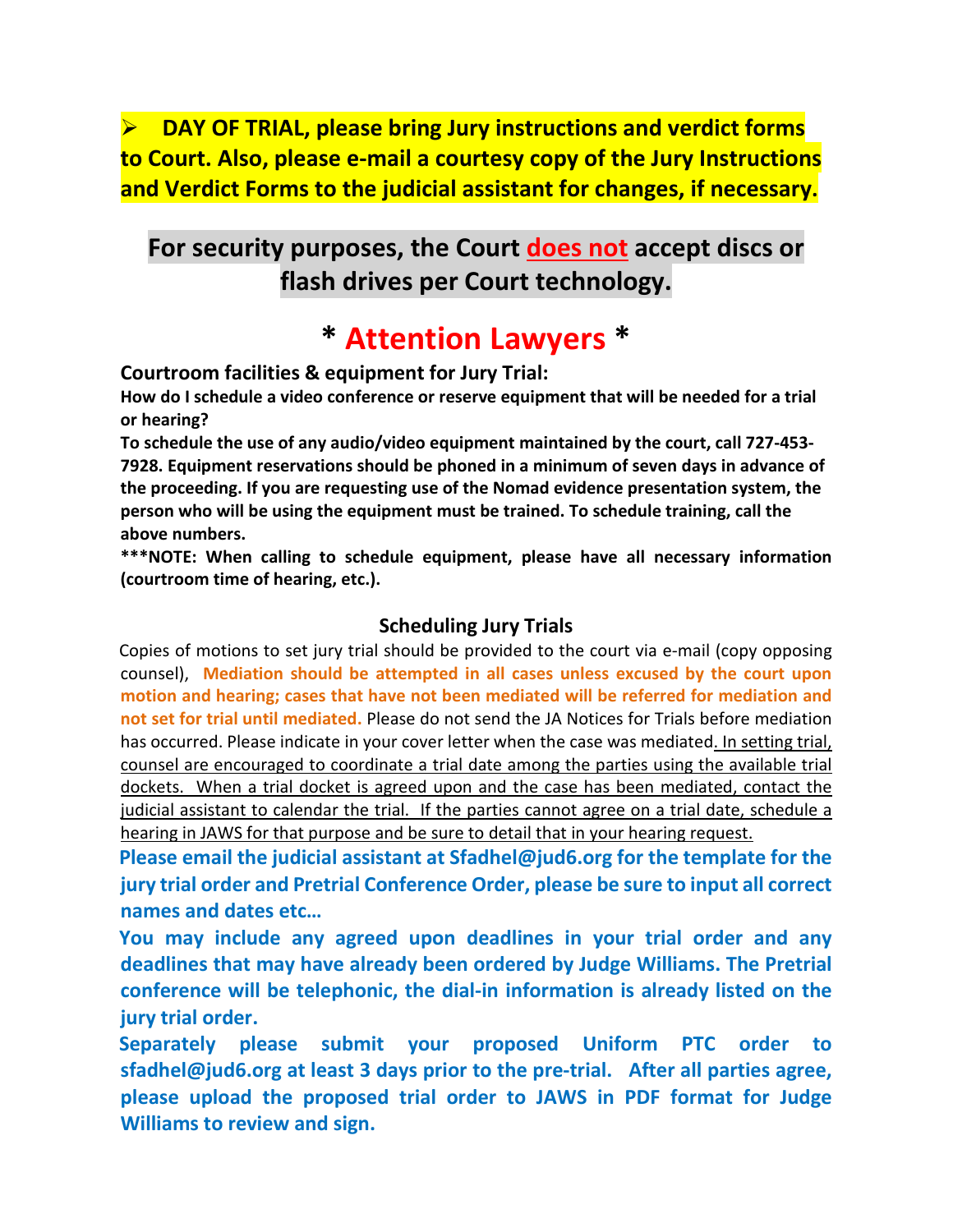#### **Order Setting Pretrial Conference and Jury Trial**

ADMINISTRATIVE ORDER 2013-064; The discovery cutoffs and deadlines provided by this order are binding, as are the provisions for counsel to meet to resolve minor evidentiary problems and to provide the court a proposed Pretrial Conference Order prior to the PTC.

#### **Motions to Continue Trial**

These motions must be signed by the client, as provided by Rule 1.460. When providing such motions, **ALWAYS** inform the Judicial Assistant whether opposing has an objection or not.

#### **Motions in Limine**

Time will be provided for motions in limine to be heard after pretrial and before the week of trial. Counsel will confer before that hearing so that only items actually in dispute will be put before the judge. The court has no time for "boiler plate" issues such as forbidding Golden Rule arguments. Contact the judicial assistant to find out what specific date has been reserved for Motions in Limine for your trial docket.

#### **Voir Dire**

Attorneys will inquire of the entire jury panel seated in the gallery. A seating chart with jurors' names will be provided. The court will initiate voir dire questions and then counsel will follow with their inquiries.

## **OTHER MOTION PRACTICES**

#### **Withdrawal or Substitution of Counsel**

Rule of Judicial Administration 2.505 requires a "motion and hearing" for withdrawal of counsel. Judge Williams will forego a live hearing and deem this requirement adequately complied with if, and only if, there is filed a Stipulation for Withdrawal signed by both the client and all counsel. The same rule requires that all substitutions of counsel be "signed off" by the client. Orders granting withdrawal must include the complete address, e-mail address and telephone number where future correspondence and pleadings may be sent to the client.

#### **Motions for Rehearing/Reconsideration**

Provide the Judge with a copy of the motion. Do not schedule for hearing unless the court decides a hearing is required.

#### **Ex Parte Motions**

Counsel seeking consideration of a matter ex parte should always provide the Court with courtesy copies of a motion and any supporting materials such as affidavits with their proposed orders, service copies, postage-paid envelopes, and an appropriate cover letter signed by a member of the Florida Bar, not a staff member.

#### **Case Management Conferences**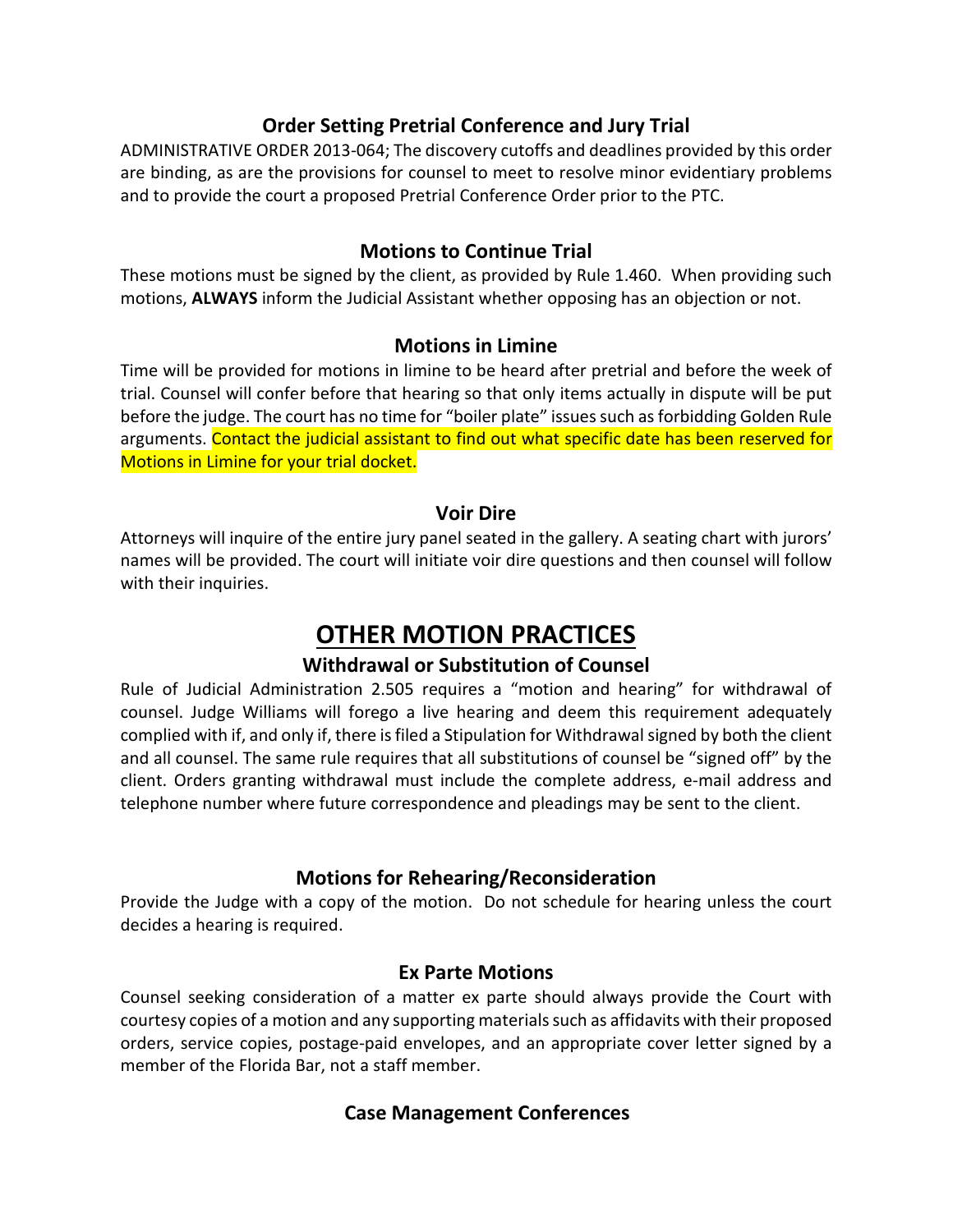Please set these on the **Case Management Conference calendar in JAWS**, these are set for up to 15 minutes, file a notice of hearing immediately **after** your request was accepted through JAWS.

# **Emergency Motions**

All Emergency Motions must be filed with the Clerk of Courts prior to the Court determining emergency status**. A party must provide a copy to the Judge via email and/or by calling the Judge's office directly per Administrative Order.** Motions are to be submitted to the Court for determination of emergency status. Once the motion is reviewed by the judge, you will be contacted by the judicial assistant.

#### **Cancellations**

#### \*If the case settles, please e-mail [Sfadhel@jud6.org](mailto:Sfadhel@jud6.org) to cancel any hearings or trials that may be scheduled. Please use "Cancellation" in the subject line.

Hearings that you schedule in JAWS can also be cancelled by you in JAWS for up to 24 hours prior to the hearing. If your hearing is less than 24 hours away, please call the JA to cancel your hearing. The mere filing of a Stipulation of Dismissal is not adequate notice to the court that a case set for trial has been resolved. You may not cancel a hearing without notification and agreement of all parties. The Judicial Assistant must be notified in a timely manner and a Notice of Cancellation of Hearing should be filed with the Court with a courtesy copy sent to the Judicial Assistant.

# *Telephonic Appearances*

#### *ALWAYS BE PREPARED TO LET THE JUDICIAL ASSISTANT KNOW WHETHER OPPOSING COUNSEL HAS ANY OBJECTION TO YOUR TELEPHONIC APPEARANCE FIRST*

*Telephonic Appearances are NOT permitted for any Foreclosure hearings or UMC dockets, Telephone attendance is allowed for other non-evidentiary hearings of up to 15 minutes. The notice of hearing shall state that it is telephonic and identify all parties appearing by telephone. If more than one party is attending by telephone, one attorney shall be designated to coordinate the conference call and have all parties on the line prior to calling in. Counsel shall call the Judge's hearing line, 727-582-7550, at the time of the hearing. The judicial assistant will place the call on hold until the judge is ready to hear the case.*

#### **Agreed Upon Proposed Orders**

Proposed orders that are stipulated to/agreed upon by both sides may be uploaded to JAWS and will be signed with Judge Williams' electronic signature. You must also upload an explanatory cover letter and every proposed order **MUST** state whether Opposing Counsel has agreed with the form and content, cover letters are uploaded separately All documents are to be uploaded as PDF documents. The instructions for uploading orders are as follows:

1. JAWS submissions of proposed orders to the court should consist of two uploads: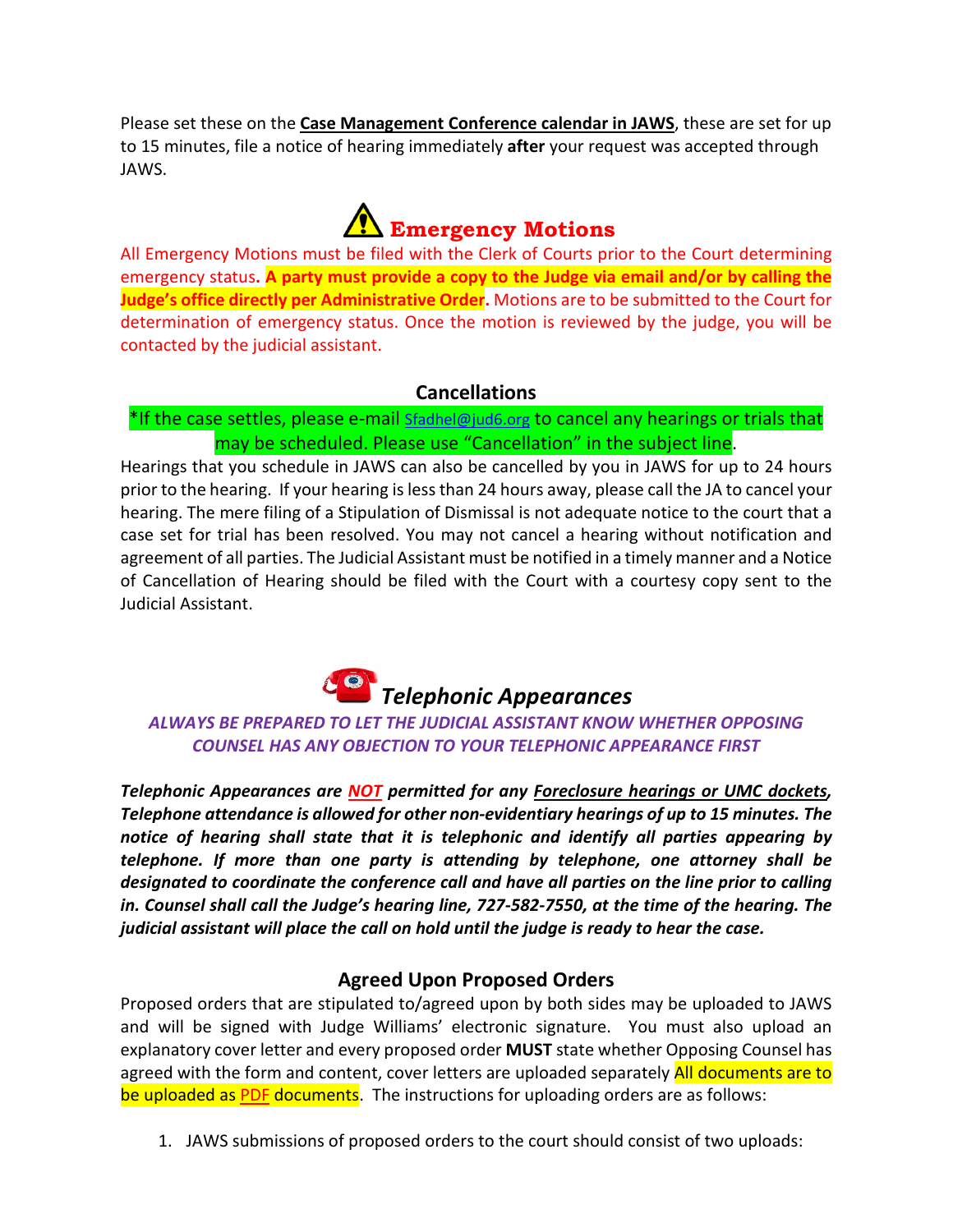- a. The order or judgment to be reviewed and signed, and nothing else, goes in one location.
- b. **Everything else** goes in the other upload location namely, the information that shows the judge why the order should be signed (i.e., cover letter and motion or stipulation, plus exhibits if necessary). These are all uploaded as one single document. MAKE SURE MOTIONS AND SUPPORTING DOCUMENTS ARE E-FILED PRIOR TO SUBMITTING THEM THROUGH JAWS. If the Judge receives a motion that has not been e-filed, it will be rejected.
- 2. It should never be necessary to make a duplicate upload. These create many problems. If there is a problem with uploading, contact the JAWS Help Desk, 727- 453-4357.
- 3. **Do not submit proposed orders on JAWS in advance of a scheduled hearing**.
- 4. Helpful tips:
	- a. Your cover letter should include express confirmation by a member of the Florida Bar that the proposed order has been shared with all other non-defaulted parties, and that they have no objection as to its form. (If there is an objection, submit the order via US mail or email to [sfadhel@jud6.org](mailto:sgioffre@jud6.org) with an explanatory cover letter.)
	- b. If your order is based on the Judge's ruling after a hearing, state that fact, including the date of the hearing.

Electronically conformed copies will only be provided to the email addresses which have been associated to the case in JAWS. It is the responsibility of the party uploading a proposed order to confirm that all email addresses have been added to JAWS. The JA and the clerk DO NOT maintain the associated party database.

#### **Case Law and providing the Court with documents prior to a hearing**

Please send copies of motions no sooner than 5 days prior to a hearing. When sending motions or supporting documents to the Court, the cover letter should state when the hearing is scheduled. Case law should be highlighted and documents should be separated.

#### **Attention Pro Se litigants**

The Judicial Assistant CANNOT answer legal questions, or "explain" things to the judge. Your opportunity to speak to the Judge happens in Court only. The Clerk of the Court has a Self Help Program for self-represented litigants in the St. Petersburg Judicial Building. Gulfcoast Legal Services can be reached in Clearwater (727) 443-0657 or St. Petersburg (727) 821-0726. Bay Area Legal Services is available at 1-(800)-625-2257. Community Law Program, Inc., 727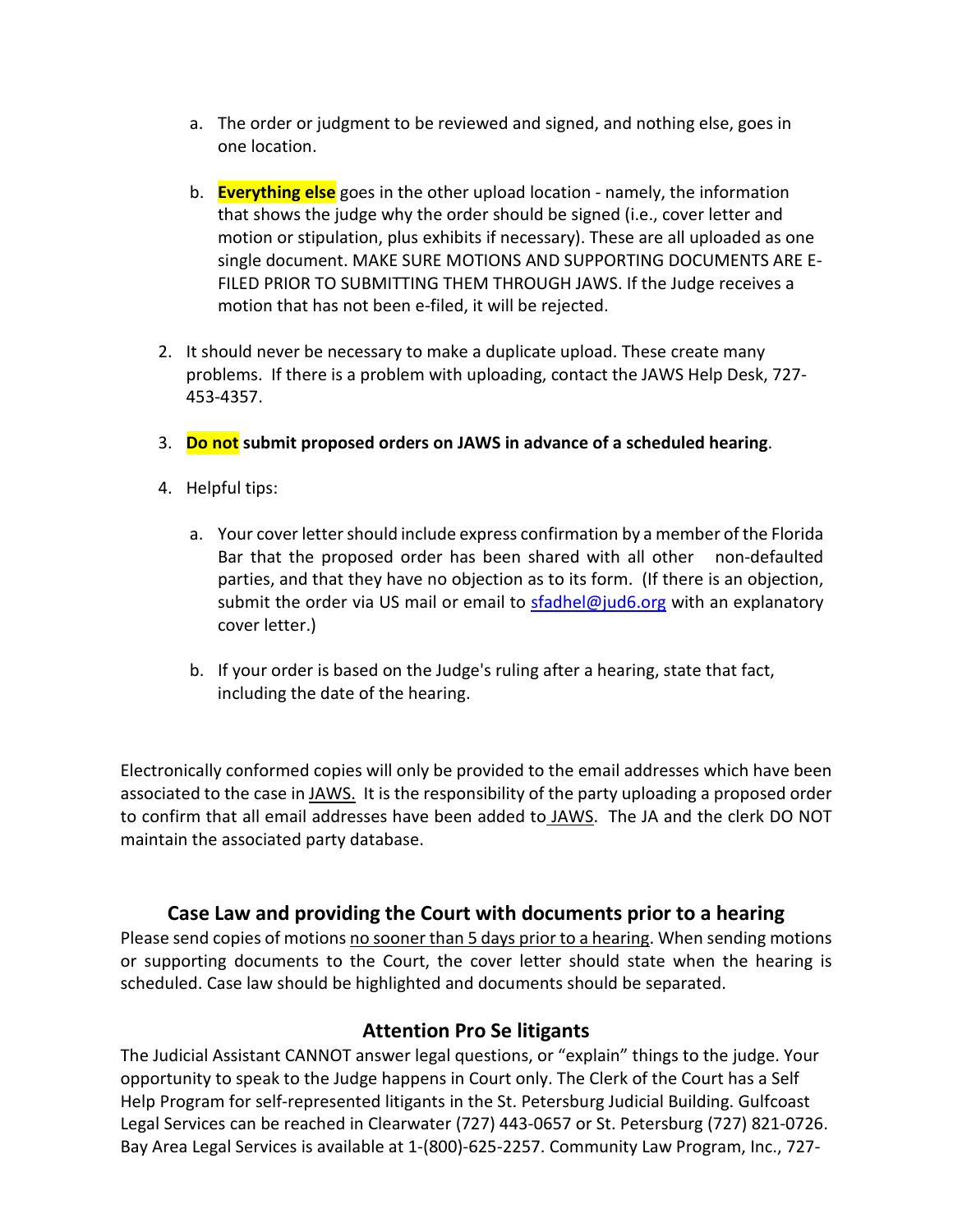582-7480. Lawyer referral services of the Clearwater and St. Petersburg Bar Associations are at (727) 461-4880 and (727) 821-5450 respectively.

# **Civil Law Forms/Orders for Judge Amy Williams Circuit Civil Section 11**

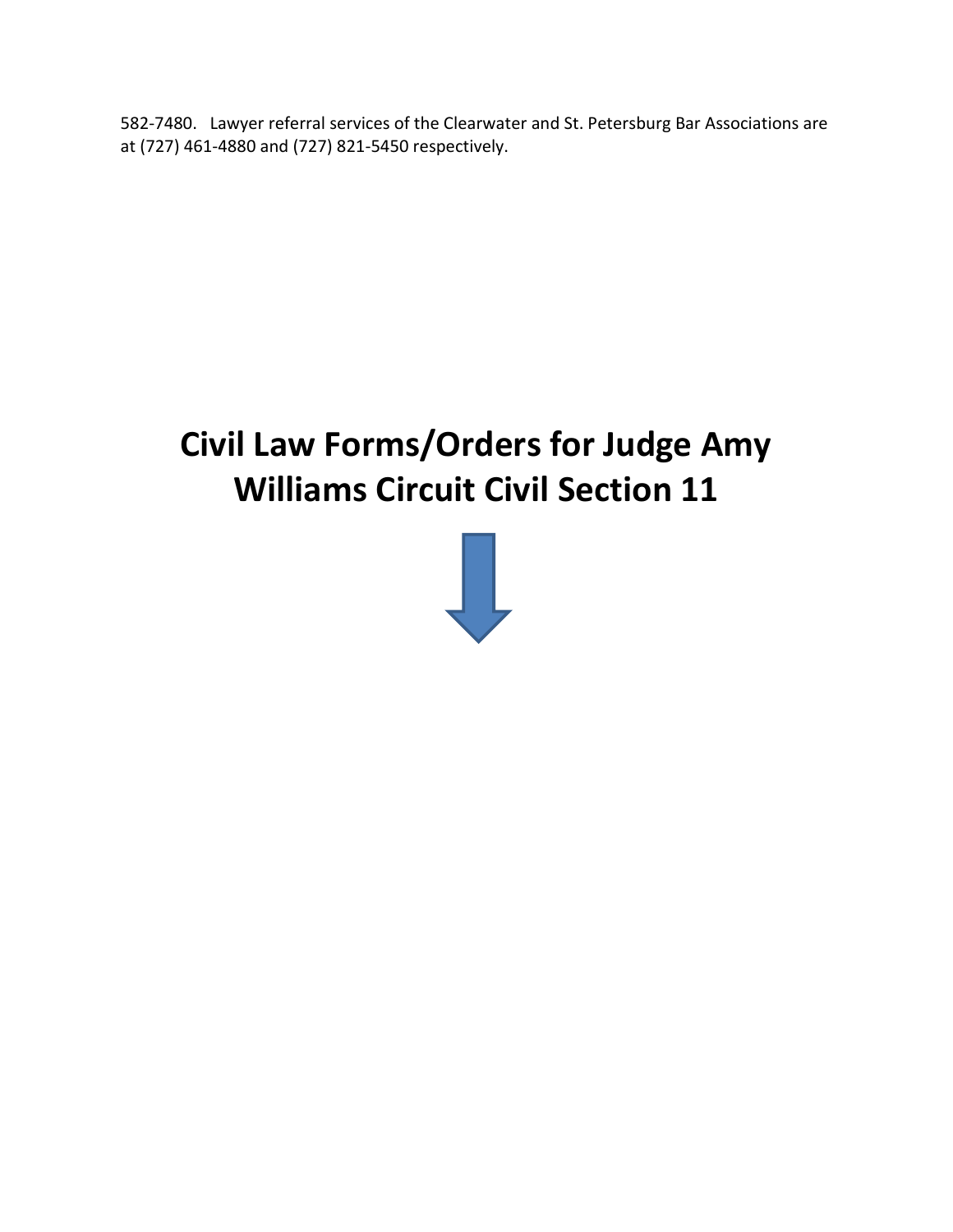#### **IN THE CIRCUIT COURT FOR THE SIXTH JUDICIAL CIRCUIT IN AND FOR PINELLAS COUNTY, FLORIDA CIVIL DIVISION CASE NO. \_\_\_\_\_\_\_\_\_\_\_\_\_\_\_\_\_\_\_\_\_\_\_\_**

Plaintiff(s),

vs.

Defendant(s).

#### **ORDER TO APPEAR FOR CASE MANAGEMENT CONFERENCE (FORECLOSURE CASES ONLY)**

 $\overline{\phantom{a}}$ 

Plaintiff's counsel having given notice that this cause is at issue, in order to ensure the efficient use of court resources through adequate communication between parties, it is hereby ORDERED THAT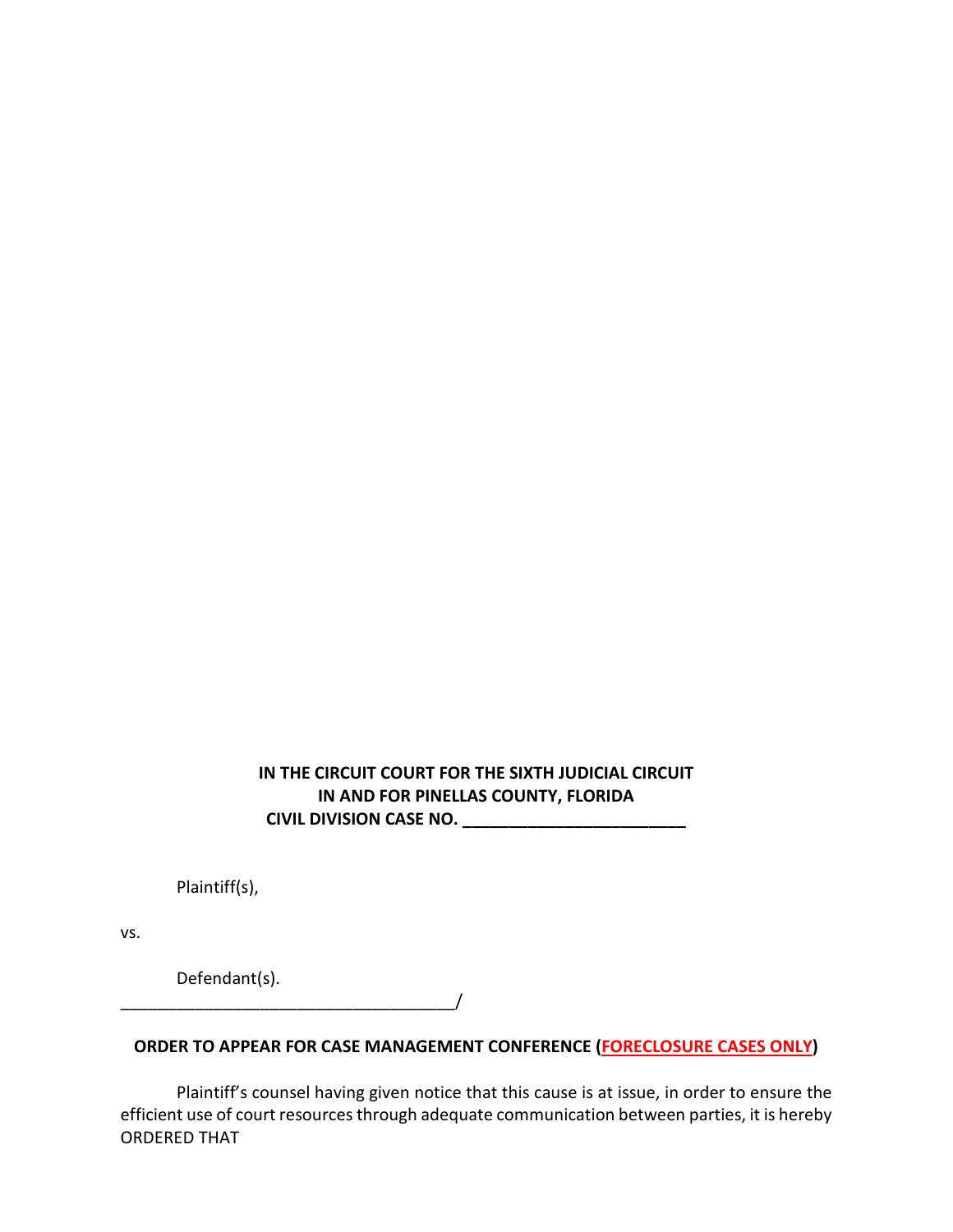- 1. There shall be a case management conference (CMC) before **Judge Amy Williams** on **\_\_\_\_\_\_\_\_\_\_\_\_\_\_\_\_\_\_\_\_\_\_\_\_\_\_\_, 20\_\_\_ \_at \_\_\_\_:\_\_\_\_am / pm in Room 417, 545 First Avenue North, St. Petersburg, FL.** The CMC will be held for all purposes set forth in Rule 1.200, Florida Rules of Civil Procedure, and specifically to:
	- a. Review the possibility of settlement, including the status and availability of any loss mitigation options
	- b. Hear, or schedule for hearing, all outstanding motions
	- c. Identify outstanding pending discovery, including any documents not yet produced
	- d. Determine any further depositions or other discovery to be sought by any party
	- e. Disclose any anticipated trial witnesses other than parties or representatives of institutional parties
	- f. Identify documentary evidence that may be admitted at trial without objection in a composite exhibit
	- g. Identify any other uncontested or stipulated facts
	- h. Identify the actual truly disputed issues for trial, including (without limitation) any of the following, and consider whether they might best be addressed by motion for summary judgment or other motions
		- (1) Plaintiff's compliance with conditions precedent
		- (2) Plaintiff's standing

.

- (3) Anticipated objections to Plaintiff's business record evidence
- (4) Affirmative defenses Defendant will actively litigate at trial
- i. Schedule pretrial conference and trial, if appropriate
	- 2. Lead trial counsel (i.e., the attorneys expected to try the case) are required to appear in person at the CMC. In advance of the CMC, they shall confer with one another orally

(i.e., in person or by telephone, not via email or other written exchange) to address each of the matters enumerated in the preceding paragraph.

#### **FAILURE TO FULLY COMPLY WITH THIS ORDER MAY RESULT IN IMPOSITION OF SANCTIONS, WHICH MAY INCLUDE STRIKING OF PLEADINGS, DISMISSAL, DEFAULT, IMPOSITION OF COSTS, OR ANY OTHER SANCTIONS PERMITTED BY LAW.**

**DONE AND ORDERED** in Chambers, at St. Petersburg, Pinellas County, Florida, this \_\_\_\_\_\_\_\_ day of \_\_\_\_\_\_\_\_\_\_\_\_\_\_\_, 20\_\_\_\_.

\_\_\_\_\_\_\_\_\_\_\_\_\_\_\_\_\_\_\_\_\_\_\_\_\_\_\_\_\_\_\_\_\_\_\_\_\_\_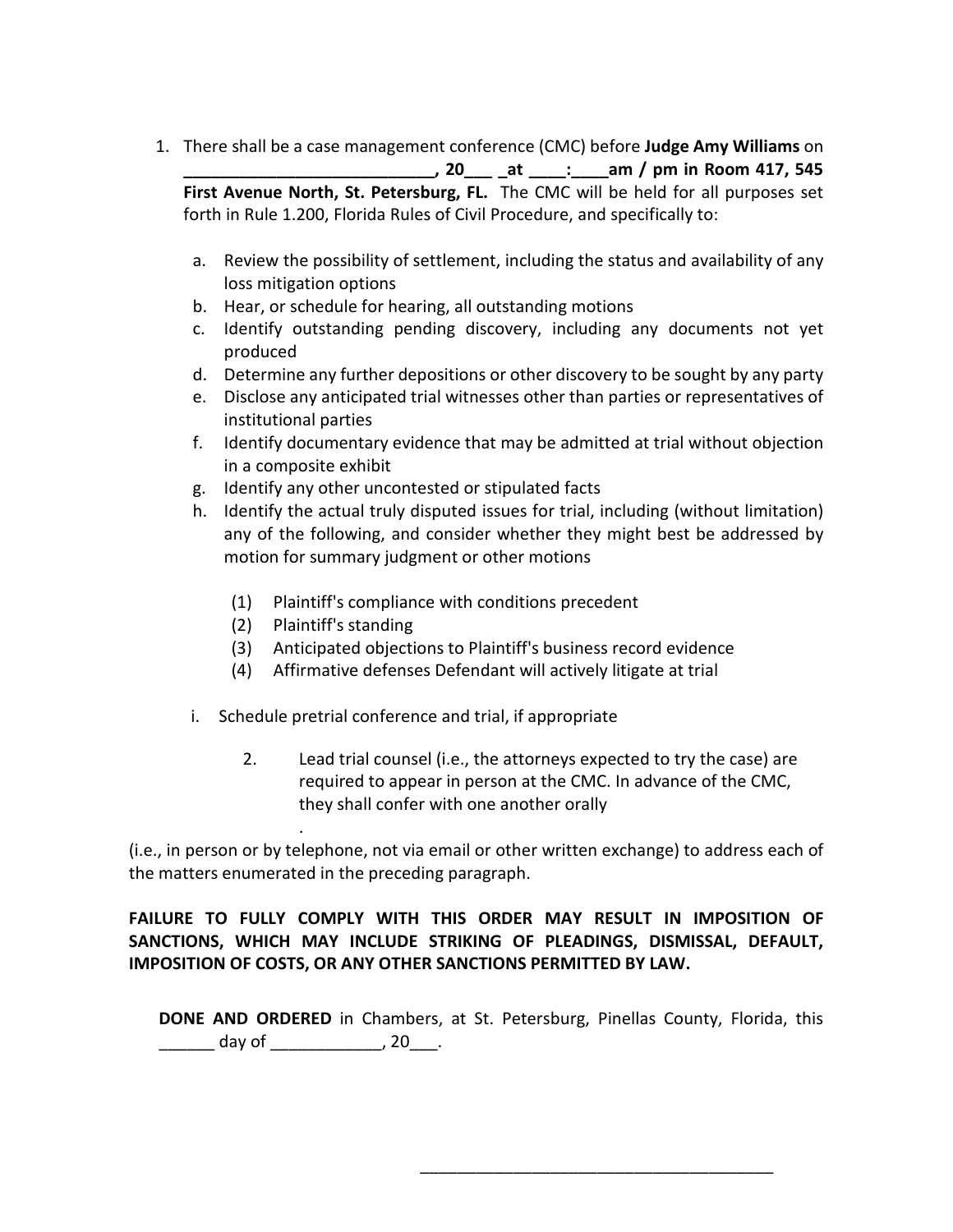AMY WILLIAMS, Circuit Judge

Copies furnished to: Plaintiff Defendant

#### **IN THE CIRCUIT/COUNTY COURT OF THE SIXTH JUDICIAL CIRCUIT IN AND FOR PASCO /PINELLAS COUNTIES, FLORIDA**

/ Plaintiff(s)

vs. Case No.

/ Defendant(s)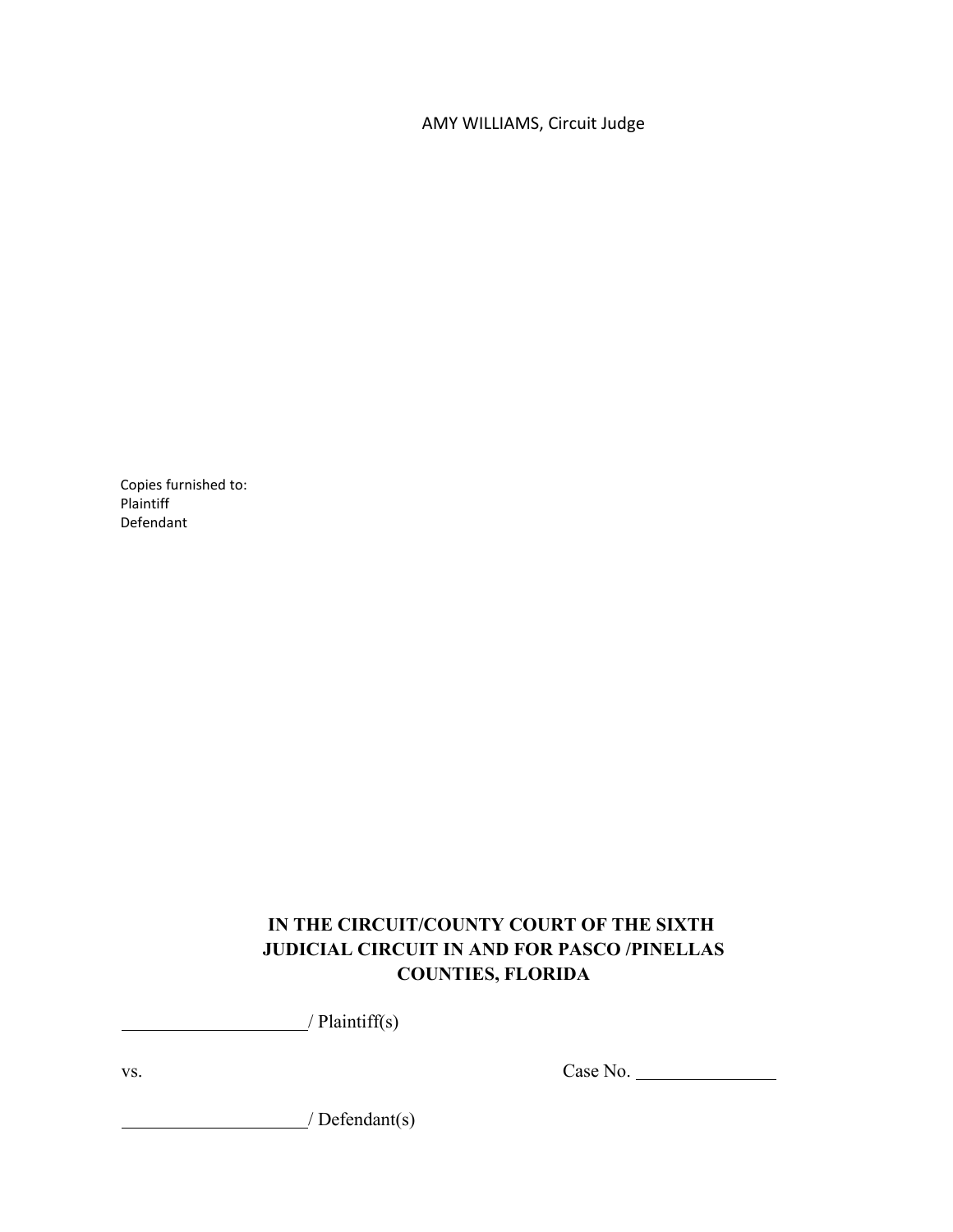#### **MANDATORY COVID-19 EMERGENCY CASE MANAGEMENT ORDER(CMSO)**

Whereas, the Florida Supreme Court has issued several administrative orders implementing temporary measures essential to safely administering justice during the COVID-19 pandemic and the high court has amended its **COMPREHENSIVE COVID-19 EMERGENCY MEASURES FOR FLORIDA TRIAL COURTS, AOSC20-23** in *Amendment 12* which requires presiding judges in specifically defined civil cases to issue case management orders that contain deadlines and projected trial dates consistent with the time standards specified in the Florida Rules of General Practice and Judicial Administration  $2.250(a)(1)(B)$  for the completion of civil cases.

Whereas, the Chief Judge issued Administrative Order 2021-013 PA/PI-CIR RE: AOSC20-23 **COVID-19 EMERGENCY MEASURES AND MANDATORY CIVIL CASE MANAGEMENT ORDERS** and Administrative Order 2021-012 PA/PI-CIR RE: AOSC20-23 **MANDATORY REVIEW OF PENDING CIVIL CASES AND SUBMISSION OF AGREED MANDATORY CIVIL CASE MANAGEMENT ORDERS.**

In order to implement these provisions,

#### **IT IS ORDERED**:

Counsel for the parties or *pro se* individuals who are representing themselves in this action shall review the status of the above styled cause with the specific purpose of complying with Fla. R. Jud. Admin. 2.250 and 2.545 and the Supreme Court case management and resolution provisions contained in AOSC20-23, *Amendment 12* or subsequent amendment.

In cases which have been designated as "Complex Litigation" pursuant to Fla. R. Civ. Pro. 1.201 the court has or will enter a comprehensive scheduling order in conformity with the stated provisions of that rule. Such case management orders shall include deadlines consistent with AOSC20-23 and the mandates to conclude the litigation as soon as reasonably possible. The scheduling orders in complex litigation cases supersede any deadlines listed below.

In cases which are not designated under Rule 1.201 there are two categories of actions. The first category are "Streamlined Cases" which in this circuit are determined to be civil actions that will be set for trial before a judge rather than a jury. The second category are "General Cases" which are those civil cases that will be set for a jury trial. To comply with the mandate in AOSC20-23, *Amendment 12* or subsequent amendment, the court now orders the following deadlines to be imposed in this case:

1. Deadlines for Service of the Complaint Service of process and pleading must be made in conformity with Fla. R. Civ. Pro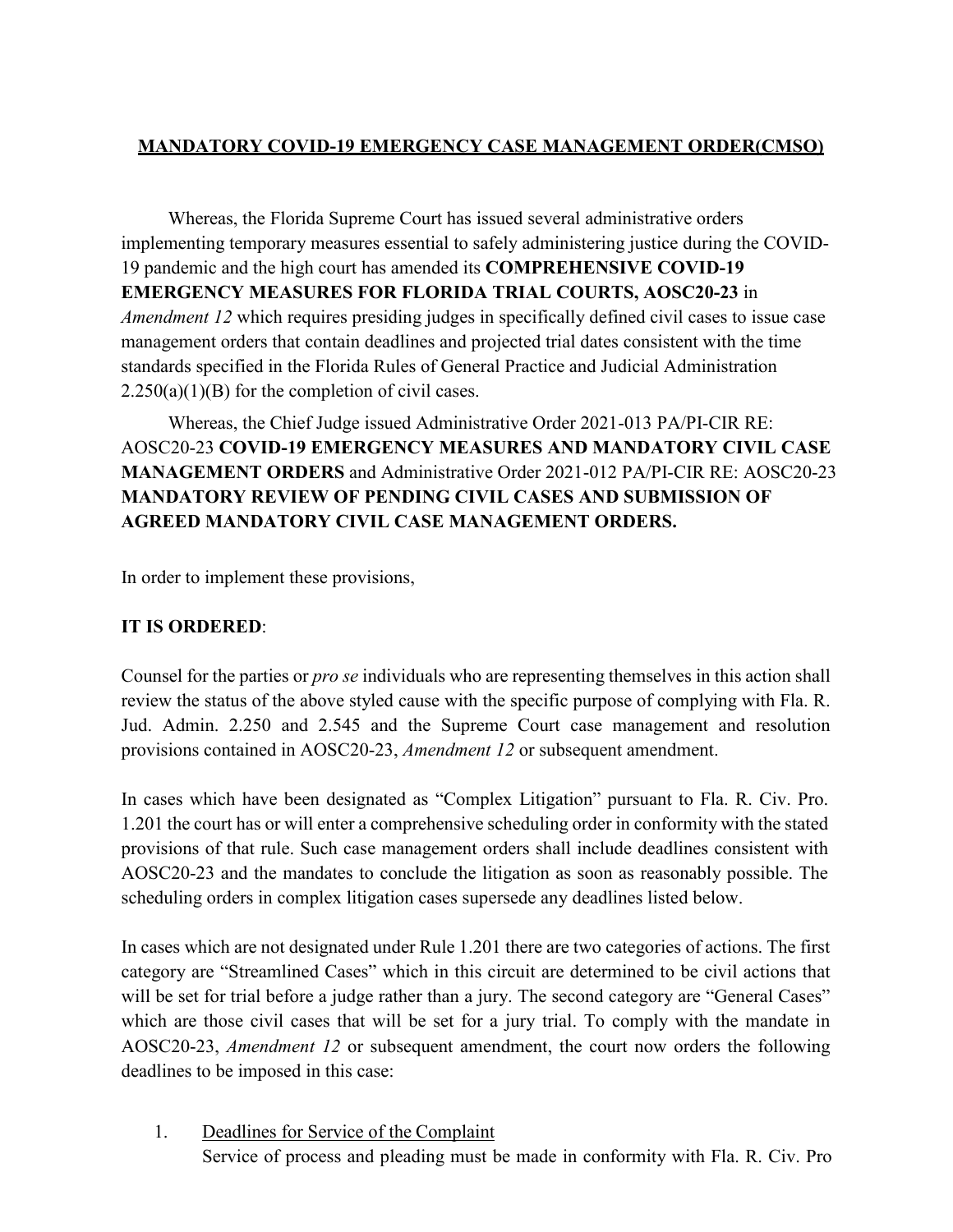1.070(j) and if not timely served, the cause shall be subject to dismissal. Counsel for plaintiff is responsible for and required to serve this order on any Defendant(s) that is a party to the case. Initial service shall be limited to 120 days after filing and will not be extended absent a motion filed prior to the expiration of that period. If a motion to amend is permitted, the period for service shall begin upon entry of an order granting leave to amend. Motions to amend and motions to add additional parties are generally liberally granted; however, the court shall consider the time standards in Rule of Judicial Administration 2.250 and the movant's good faith efforts to advance the cause toward a timely disposition in determining whether to allow same.

#### 2. Deadlines for Answers and Initial Motions

Answer to initial complaints, counterclaims or cross claims shall be filed within 20 days of service unless otherwise permitted. Any motion raising lack of jurisdiction, improper venue, insufficiency of process or service, and any other preliminary matter filed within the initial 20 days purporting to suspend the requirement to file formal answers and defenses shall be brought before the court without delay. To insure these are addressed in a timely fashion, all such motions shall be subject to the Sixth Circuit's Administrative Order No. 2020-012 PA/PI- CIR or subsequent amendment, which permits the court to rule based upon written submissions. Within 15 days of filing the motion (or within 15 days of this order if such motions are presently past that date) movant must file and serve a Notice of Request for the Court to Consider Motion Based on Written Submissions without Hearing (see A.O. 2020- 012 attachment A) along with any legal argument and authority. The filing of opposition papers and subsequent submissions to the judge are governed by A.O. 2020-012, or subsequent amendment. Assertions that the motion(s) needs to be scheduled for a hearing rather than decided by written submission should be included for the court's consideration in addition to, but not in lieu of, any other memoranda. The court will decide, based on submissions, if hearing with oral argument is needed.

#### 3. Deadlines for Motions after an Answer

After the initial complaint is served and the answer filed the parties shall have 20 days to file any motions directed to these pleadings. These motions shall be scheduled for hearing by the movant as soon as time can be secured on the court's calendar. A date should be secured and the notice of hearing shall be served within 15 days of filing (if that date has already passed the movant has 10 days to schedule the hearing and send the notice). For other pretrial motions A.O. 2020-012, or subsequent amendment, should be used unless the matters involve testimony or evidence or otherwise require oral argument. If a hearing will be required the movant shall obtain a time and date that is cleared with all parties, and send out the notice of hearing within 15 days of filing. Of course good faith efforts to resolve such matters should be attempted prior to setting a hearing.

#### 4. Deadlines for Discovery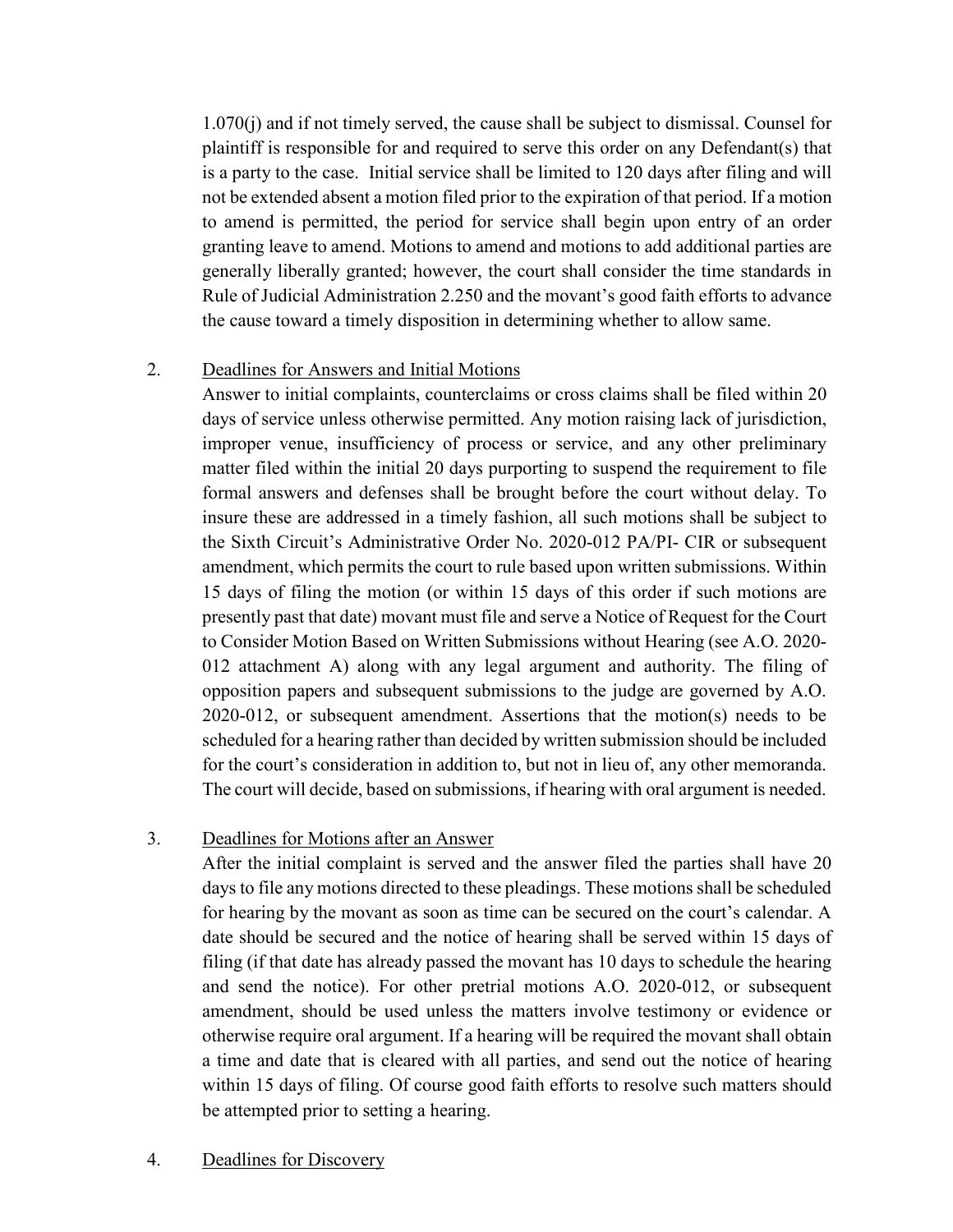The parties may engage in discovery pursuant to the civil rules which are to be "construed to just, speedy, and inexpensive determination of every action." *Bainter v. League of Women Voters*, 150 So. 3d 1115, 1118 (Fla.2014). Although investigation and preparation may occur prior to the formal discovery methods in Rule 1.280, such formal methods should be conducted with the time standards in Rule 2.250 in mind. Those time standards are 18 months from initial filing to final disposition in jury cases and 12 months in non-jury cases. Fact and expert witnesses should be disclosed and discovery completed within 270 days from service of the complaint on the last of all named defendants, in jury trial cases, or within 150 days from the last served defendant, in non-jury cases. If those dates have already passed in this case then the parties are given 90 days from the date of this order to complete discovery.

#### 5. Scheduling Mediation

Once there has been sufficient discovery for the parties to know the strengths and weaknesses of the respective positions in the case then alternative dispute resolution should be considered as a way to reach a resolution and reduce the time and expense associated with continued litigation. If mediation has not yet occurred in this case then it should be scheduled once the above described discovery deadline has passed, if not sooner. Mediation should be scheduled and completed within 90 days following the completion of discovery as required in paragraph 4 above.

#### 6. Trial date

Final disposition in cases may ultimately require a trial. The setting of an action for trial is governed by Rule 1.440 and requires the cause to be "at issue". An action is at issue after any motions directed to the last pleading served have been disposed of or, if no such motions are served, 20 days after service of the last pleading. If the case is at issue and the discovery deadline (paragraph 4) has passed then the Plaintiff shall file a "Notice of Trial" in conformity with 1.440(b) and schedule a pretrial or case management conference with the court to schedule a date certain for the trial. AOSC20-23 requires the presiding judge to specify a "projected trial date" in cases that are not yet at issue and the court therefore orders that the projected trial date will be the presiding judge's first available jury trial docket 90 days after the cause is at issue, unless and until otherwise ordered pursuant to Rule 1.440.

#### 7. Setting a Case Management Conference for hearing

If the parties are unable to submit an Agreed Mandatory Civil Case Management Order and such order has NOT been filed within 180 days after filing the Complaint, then Plaintiff is required to schedule a case management conference.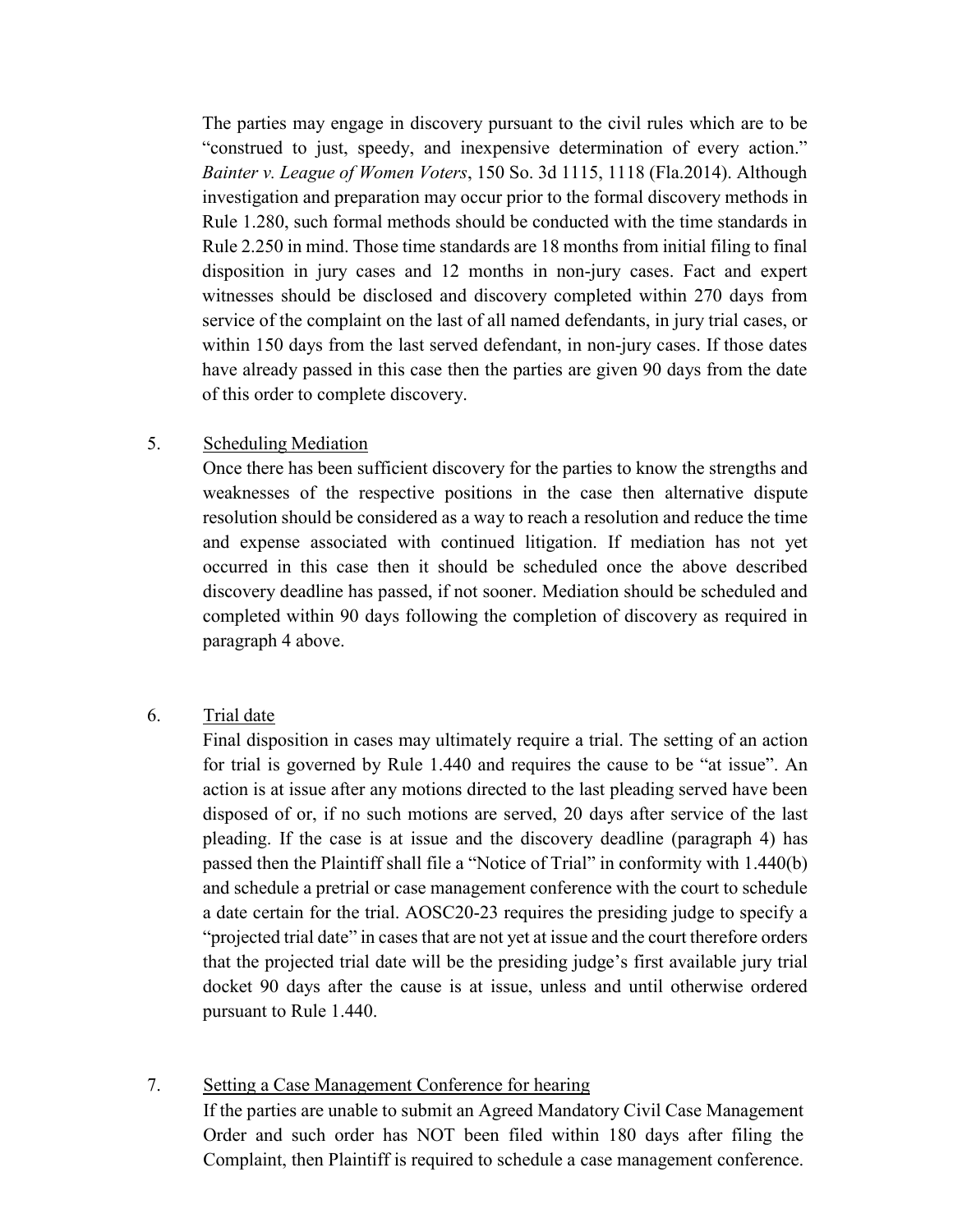**Plaintiff should submit a form** *Order to Appear for a Telephonic Case Management Conference* **which can be found at [www.jud6.org.](http://www.jud6.org/)** Failure to appear at the case management conference may result in a dismissal of the case without prejudice. At this time, all case management conferences will be conducted by telephone conference pursuant to the section judge's conference call procedures. Please follow the section judge's procedure on scheduling hearings.

The court understands there have been many difficulties occasioned by the pandemic and protocols that have been instituted because of it. The Supreme Court has required the issuance of these mandatory case management orders in outstanding cases and directs trial judges to strictly comply with the rules requiring conclusion of cases as soon as it is reasonably possible. **To the extent that the deadlines contained in this order appear to the parties to be unreasonable because of the circumstances involved in the case the parties are encouraged to consult and confer in an effort to draft an Agreed Mandatory Civil Case Management Order pursuant to Sixth Judicial Circuit Administrative Order No. 2021-12, or subsequent amendment, and the form included therein.** If the parties are unable to agree on such an order and there remains a continued good faith belief that this mandatory emergency order needs to be modified then a motion to amend may be filed and set for hearing.

If the court has entered a case management order or pretrial order with deadlines that differ from those contained in this mandatory order, then the specific dates in that order shall control. In cases where the action has been stayed by court order, government suspension or moratorium the Plaintiff shall immediately set a case management hearing upon expiration of the prosecution limits.

**DONE AND ORDERED** in Pinellas County this day of , 2021.

Judge Amy Williams

#### IN THE CIRCUIT COURT OF THE SIXTH JUDICIAL CIRCUIT IN AND FOR PINELLAS/PASCO COUNTY, FLORIDA

Plaintiff(s),

 $\_$ 

v. Case No.

 $\overline{\phantom{a}}$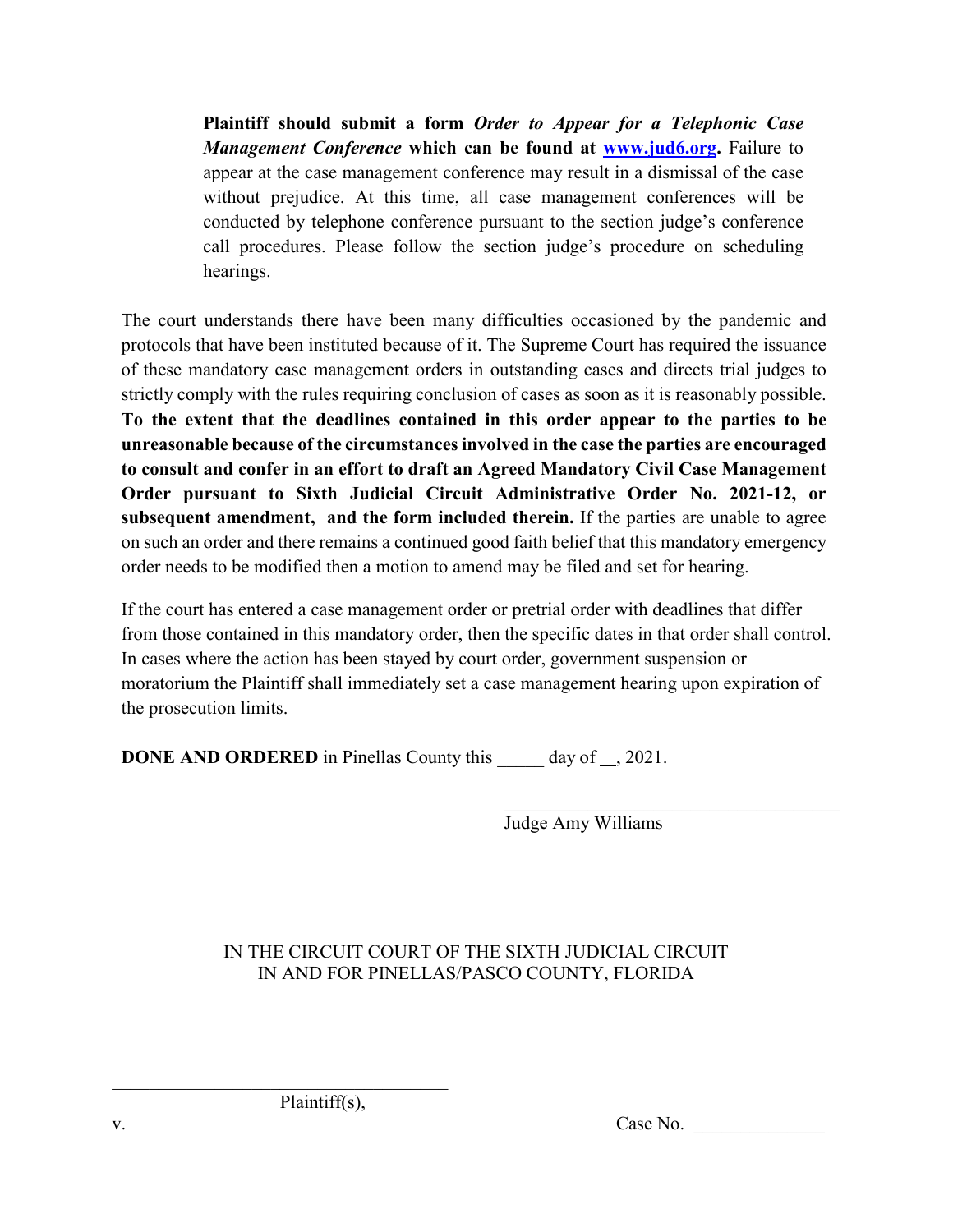Defendant(s),

 $\overline{\phantom{a}}$ 

 $\overline{\phantom{a}}$ 

#### **ORDER SETTING TELEPHONIC CASE MANAGEMENT CONFERENCE pursuant to AOSC20-23**

THIS CAUSE, having come before the Court, and the Court, having reviewed the record, it is hereby;

**ORDERED** and **ADJUDGED** as follows:

1. A Case Management Conference is set for \_\_\_\_\_\_\_\_\_\_\_\_\_\_, 2021 at

 $\therefore$  am/pm via telephone conference call #  $($  ) - , access

code \_\_\_\_\_\_\_\_\_\_ before the Honorable Judge \_\_\_\_\_\_\_\_\_\_\_\_\_\_\_\_\_\_\_\_\_\_.

DONE AND ORDERED in Chambers in \_\_\_\_\_\_\_\_\_\_\_\_\_ County, Florida on this \_\_\_ day

of \_\_\_\_\_\_\_\_\_\_\_\_\_\_\_\_\_\_, 2021.

 $\overline{a}$ Circuit Court Judge

**(attach service list here)**

IN THE CIRCUIT COURT OF THE SIXTH JUDICIAL CIRCUIT IN AND FOR PINELLAS COUNTY, FLORIDA  **Case Number: \_\_\_\_\_\_\_\_\_\_\_\_\_\_\_\_\_\_**

 **Plaintiff(s)** 

**vs.**

 **Defendant(s)**

**ORDER SCHEDULING PRE-TRIAL AND NON-JURY TRIAL** 

 $\overline{\phantom{a}}$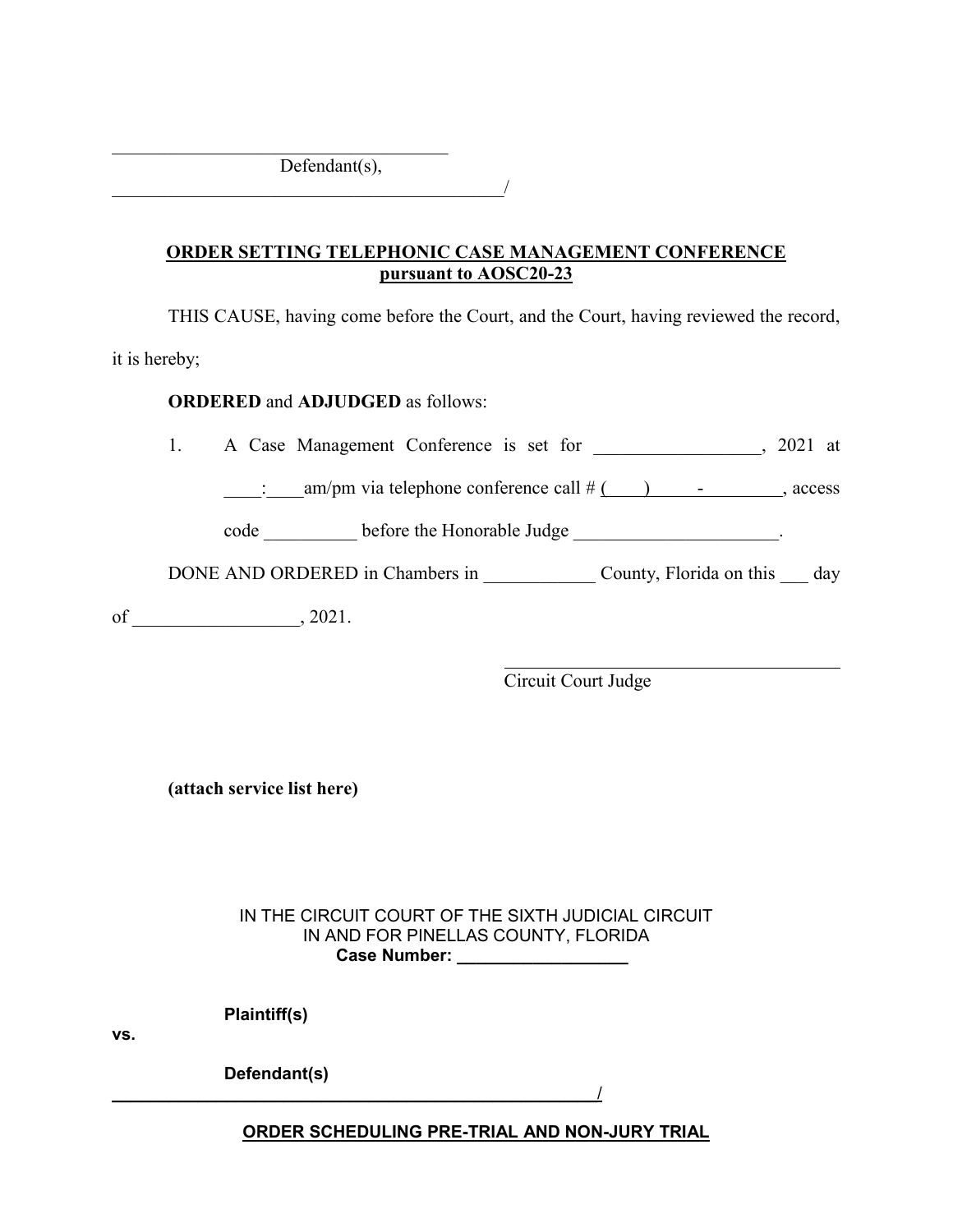THIS CAUSE being at issue and the Court being otherwise fully advised in the premises,

it is

**ORDERED AND ADJUDGED** that a Pre-trial is scheduled on **\_\_\_\_\_\_\_\_\_\_\_\_\_\_\_\_ at a/p.m** and a Non-Jury Trial is scheduled on before the Honorable Amy M. Williams, Circuit Judge-All parties will attend virtually (see below) **Dial-in number (US): (605) 313-5776 Access code: 332457#**

**All parties or their representatives named herein and their counsel, if any, shall attend the Non-Jury Trial, in person. The Court will have only an electronic file available at the Non-Jury Trial. It is counsel's responsibility to bring any hard copy documents that may be needed at trial. Failure to make prior arrangements for these documents to be available at trial will not be grounds for a continuance**. It is further,

**ORDERED AND ADJUDGED** that at least 30 days before the Non-Jury Trial, counsel for all parties, and any pro se party, must serve a list of the names and addresses of all lay or expert **witnesses** who are expected to testify at trial, whether for substantive, collaborative, impeachment or rebuttal purposes, as well as a list of all **exhibits** which are expected to be admitted at Trial, whether for substantive, demonstrative, collaborative, impeachment or rebuttal purposed. Witnesses and exhibits not listed as described above may not provide testimony or may not be admitted at trial except by stipulation of all parties or as allowed by order of the Court.

\_\_

**DONE AND ORDERED** in Chambers, at St. Petersburg, Pinellas County, Florida on this  $day of$ , 2022.

 $\mathcal{L}_\mathcal{L}$  , which is a set of the set of the set of the set of the set of the set of the set of the set of the set of the set of the set of the set of the set of the set of the set of the set of the set of the set of AMY WILLIAMS, Circuit Judge